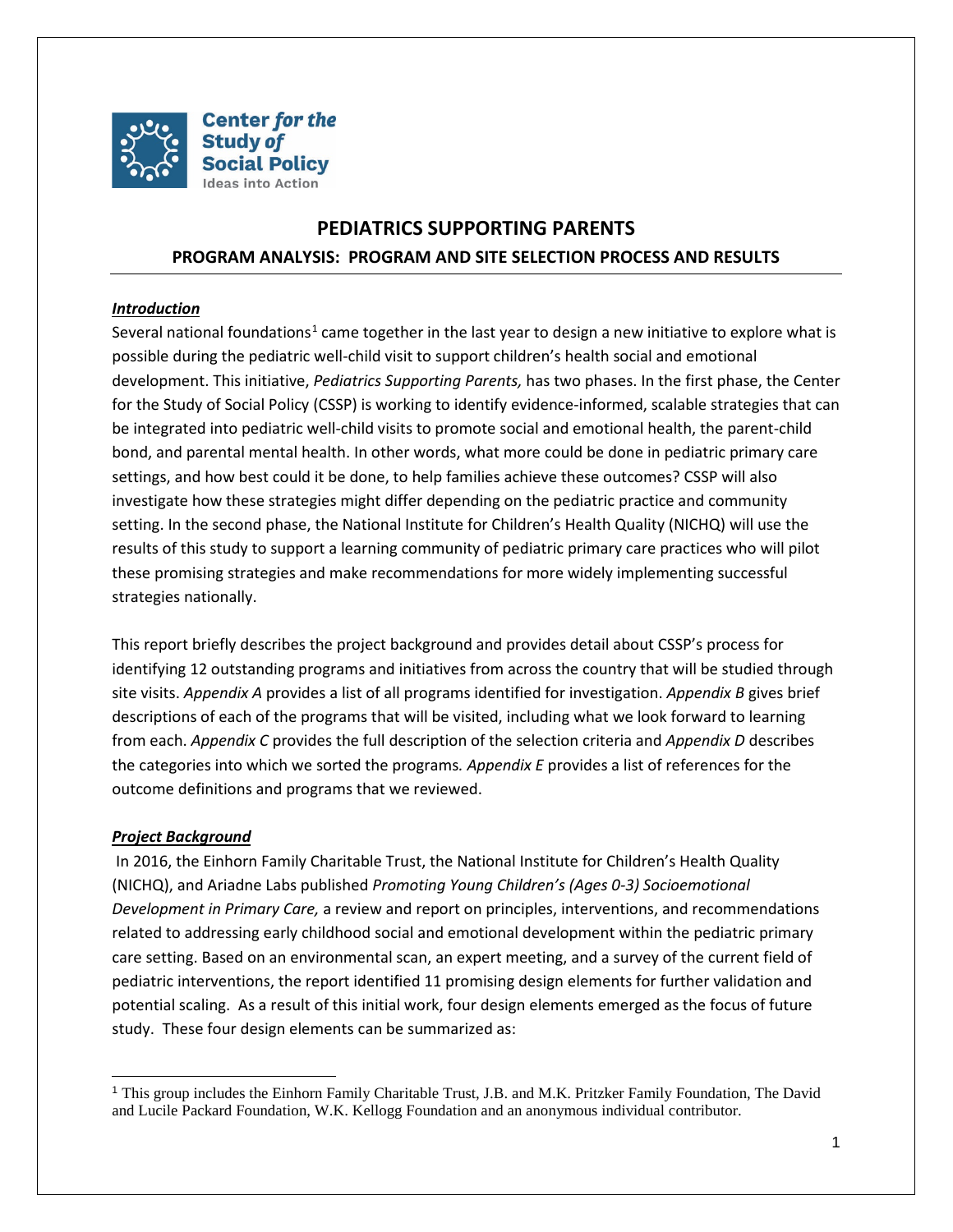- 1. **Assessment.** *Social and emotional development is screened for and the bond between caregiver and child and parental family stressors are assessed through formal screening tools, interactions, and observations*.
- 2. **Education.** *Families are given information about social and emotional development and ageappropriate expectations*
- 3. **Modeling.** *All members of the health care team model behaviors that promote social and emotional development*.
- 4. **Connection.** *Families are referred to tailored, clinical, and concrete resources (for example community-based early intervention services or housing or immigration assistance) that they can access during and between visits and other community-based organizations that can help families navigate public systems.*

The project's theory of change posits that these design elements will contribute to two important outcomes<sup>[2](#page-1-0)</sup>:

- **Social-Emotional Development.** *The ability for children to experience, manage, and express the full range of positive and negative emotions as well as read the emotions of others; develop close, satisfying, trusting and sustained relationships with other children and adults; and actively explore their environment and learn. Importantly, research confirms that a child's capacity for healthy social-emotional development exists in the context of family, community and culture*
- **Parent-Child Bond.** *A selective, meaningful, and significant psychological relationship between parent and child that develops through mutual interactions and persists over time.*

In addition, the project recognizes that the **parental mental health** is a critical mediator of socialemotional development and the parent-child bond. Therefore, the program analysis is looking at this outcome as well in service of promoting the parent-child bond and parenting efficacy*.* 

This study is focused on answering five questions to learn what strategies associated with these design elements could be cost-effectively incorporated into pediatric well-child visit routines and the pediatric medical home at a scale that is likely to lead to the identified outcomes. These questions are:

- **1. What are effective well-child visit practices for advancing social-emotional development, parent-child bond and parental mental health? And, why are they effective?**
- **2. What can we learn about what has not been effective?**
- **3. How do community conditions and population differences among those served by well-child visits affect implementation strategies? What adaptations are necessary?**
- **4. What promising well-child visit strategies will be most scalable across primary care settings serving low income families and communities of color?**
- **5. What are lessons from exemplar programs on what it takes to scale promising strategies?**

<span id="page-1-0"></span> $\overline{a}$ <sup>2</sup> See Appendix E for the references from which these outcome definitions were derived.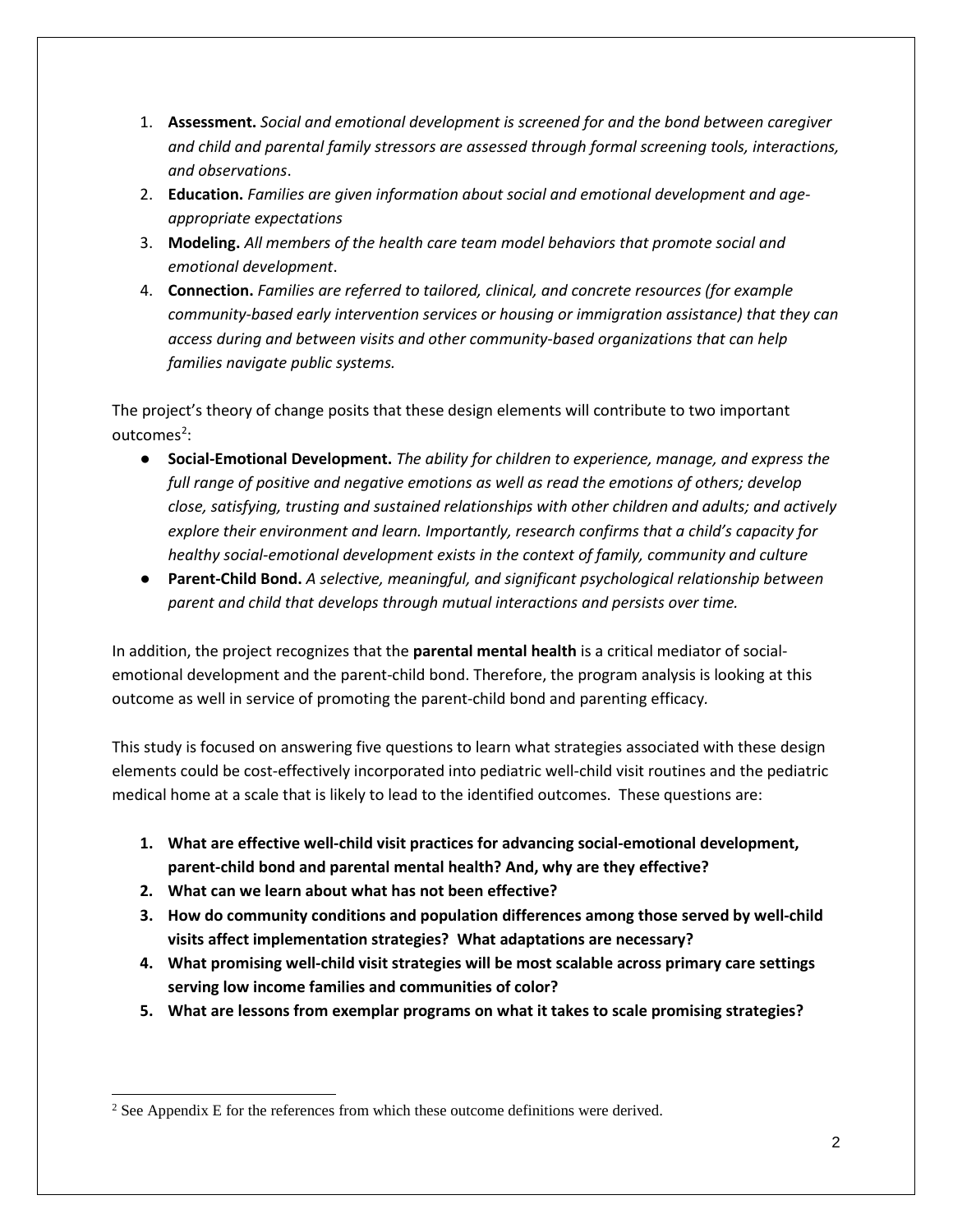To begin to answer these questions, CSSP embarked on a process to identify evidence-informed and promising programs and initiatives that are achieving these outcomes or in the process of building significant evidence about their impact. The remainder of this report describes the process CSSP used.

# **Program Identification and Selection Criteria**

One goal of this study phase was to identify programs for further study in 15 pediatric care or ancillary settings (referred to as sites). CSSP used a multi-step process to identify and select the evidence-

informed and promising programs to be examined further for the strategies they use to implement the programs. The **first step** compiled a list of programs from a variety of sources, including the 2016 NICHQ/Ariadne Labs report, evidence-based program registries, interviews with key stakeholders in public health, pediatrics, and early childhood, and a national nomination process. The national nomination process was specifically designed to uncover

| Figure 1                              |    |  |
|---------------------------------------|----|--|
| <b>Sources of Identified Programs</b> |    |  |
| 2016 NICHQ Report:                    | 21 |  |
| <b>Evidence-Based Registries</b>      | 14 |  |
| Stakeholder interviews                | 8  |  |
| <b>Nominations</b>                    | 25 |  |

"under the radar" programs that are innovative and/or in the process of building an evidence base. This entire process produced a total of 68 programs. Figure 1 shows the number of programs identified from each source. *Appendix A* has the complete list of programs.

The **second step** involved developing an understanding of the programs from publicly available information about the programs (such as websites, research and evaluation studies, and journal articles) and reviewing questionnaire responses from the nominated programs. As a result of this greater understanding, we developed an organizing framework of 10 strategy categories. The categories that emerged and the number of programs that fell within each are listed below and the category descriptions are presented *in Appendix C*. In some cases, a program could have fallen into more than one category, but we assigned it to a category that seemed to best represent its primary focus.

- *Anticipatory Guidance* (7 programs)
- *Screening, Connection, and Access* (5 programs)
- *Health-Related Resources* (5 programs)
- *Curriculum Based Courses for Parents/Caregivers* (17 programs)
- *Observations* (7 programs)
- *Group Well-Child Visits* (2 programs)
- *Mental Health Consultation* (7 programs)
- *Physician Extenders* (4 programs)
- *Home Visits* (9 programs)
- *Trainings/ Continuous Quality Improvement* (5 programs)

Organizing the programs into these categories promoted consideration of commonalities across programs as well as innovative and unique features. The categories provided a framework for applying selection criteria that had been developed with review and comment from the Project Steering Committee. The selection criteria and associated description/definition are presented in *Appendix D*.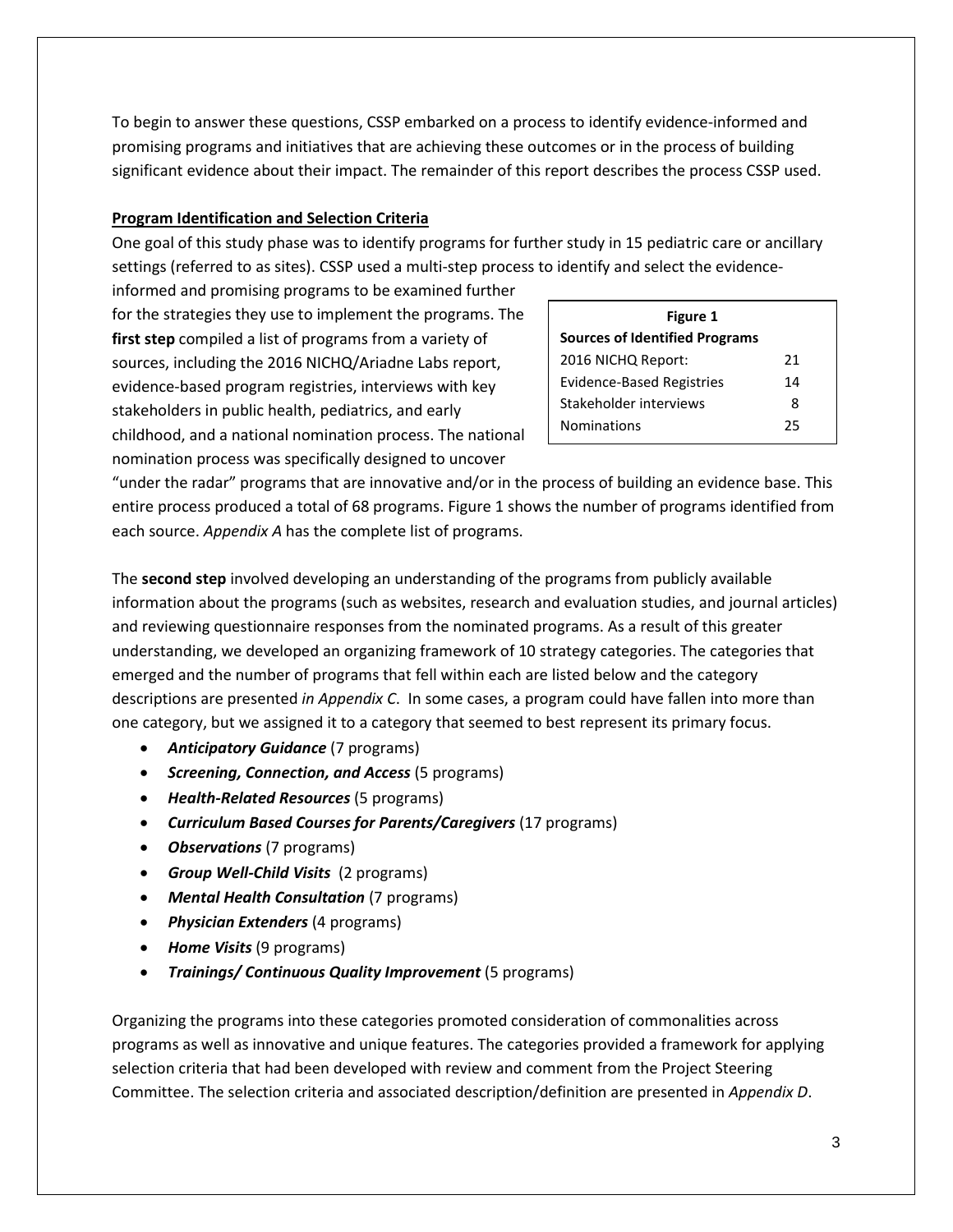The CSSP team used the selection criteria to rate and compare similar programs. We looked closely at the strength of evidence or evidence building for one or more of the designated outcomes, the program's approach to parent/family engagement, and/or potential for or current scale/spread of the program's practices. Once we determined that programs sufficiently satisfied the "evidence of outcomes" criteria, we also discussed the unique learning opportunities afforded by observing innovative aspects of the programs. Perhaps the program used a strategy we knew was not widely used: for example, they integrated a medical-legal partnerships, or they actively engaged families and the community in the design and implementation of the program, or they were closely tied to the community (e.g., emerging from identified community needs or effectively linked to community resources). We also looked for programs that are successfully integrating mental health consultation, addressing the social determinants of health, and employing a physician extender; our interviews with expert stakeholders in public health and pediatrics suggested that these strategies show great promise for improving social and emotional well-being of young children and their families.

These deliberations resulted in the following considerations and decisions:

- Among the seven programs we identified as having an **"anticipatory guidance"** focus, five met the criteria to different degrees. We selected three for further investigation based on the strength of evidence, geographic location and innovative approaches. For example, *Reach Out and Read (ROR),* had strong/building evidence in the three outcomes and is widely spread across the country. This meant it would be more likely that an exemplar ROR site would be located in a community of interest and/or in a location that hosted one of the other programs. Therefore, we chose *ROR* rather than the other literacy based program, which was still building evidence and had fewer sites.
- The five models we identified as having a **"screening, connection and access"** focus are primarily instruments designed to be used to different degrees in well-child visits and one is a web-based resource and referral data base for use by clinicians and child care providers. As a result of this understanding, we determined that we will look for sites that use one of these instruments and will capture information from all sites about the screening tools and protocols used and how they connect to a centralized resource and referral hub in their community, such as *Help Me Grow*. For example, we know that some of the South Carolina clinics that are part of the *Quality through Technology and Innovation in Pediatrics (QTIP)* use *SEEK (Safe Environment for Every Kid)*. Multiple programs and sites use *ACE Screening Intervention (Adverse Child Experiences Questionnaire)*, *ASQ-SE (Ages and Stages Questionnaire-Social Emotional)*, and *PEDS (Parents' Evaluation of Developmental Status)*. In addition, comprehensive programs such as *Healthy Steps* and *Project DULCE* identify screening and connecting families to resources and services as part of their model.
- The five programs we sorted into the category of **"health related resources"** all involved the provision of educational materials to families during well-child visits. Most, if not all programs in the other categories use similar resources. For example, *Healthy Steps* provides parents with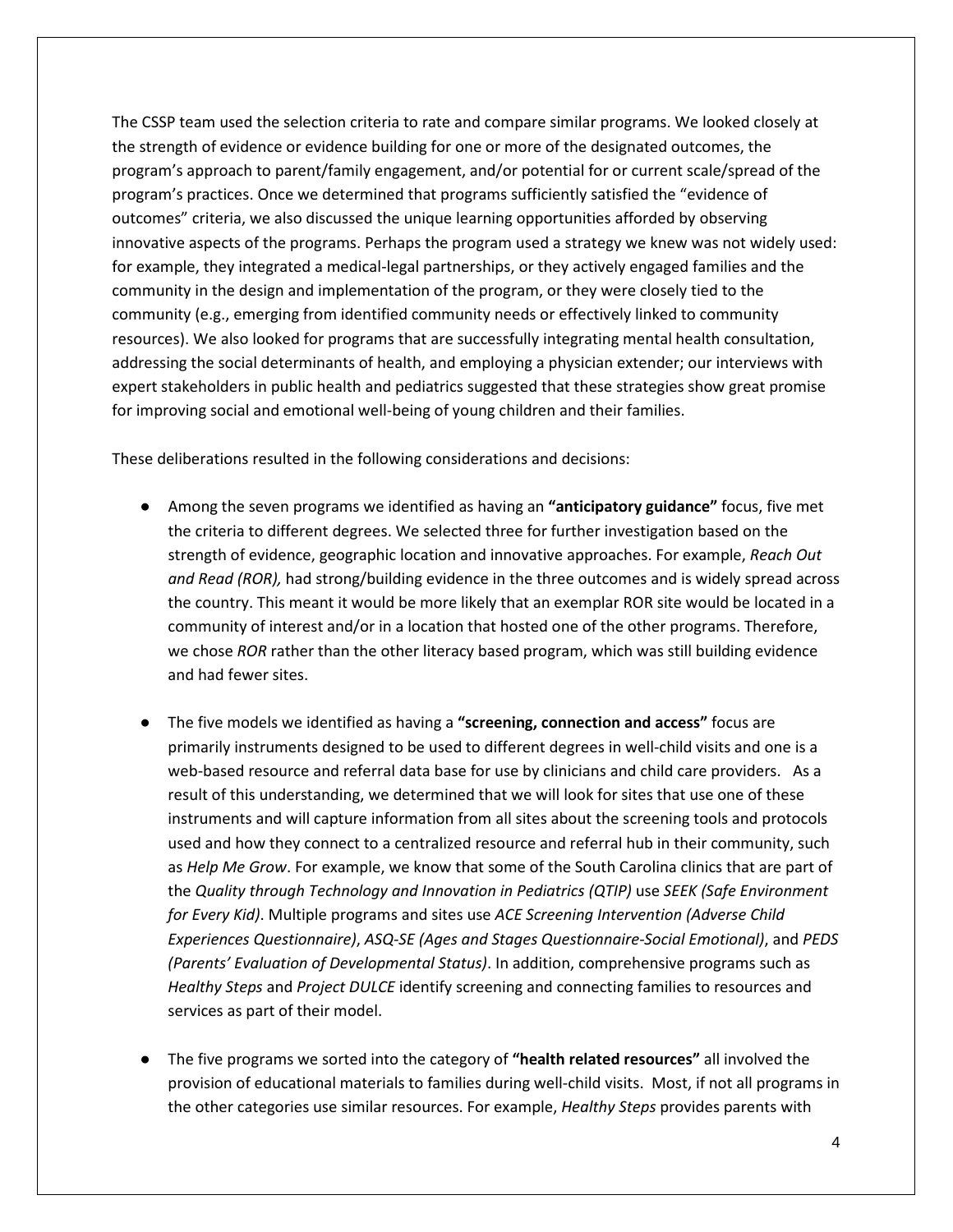educational materials about child development and simple activities designed to support the child's early learning. Therefore, instead of explicitly choosing a site that used one of the nominated health related resources, we decided to document the characteristics of effective use and availability of health related resources in all our site visits, rather than consider these programs, alone, through independent site visits.

- The 17 "**curriculum-based programs"** would be very difficult to implement within the parameters of a well-child visit because of the session frequency and length. However, looking across categories, we did see similar "educational" strategies already being implemented in the well-child visit through some of the seven programs in the anticipatory guidance category or in the two group well-child visit models. For example, programs in the anticipatory guidance category provided parents with education about child development, the importance of reading/playing, and parenting strategies. The group well-child visits taught similar content as did the curriculum-based programs, but aligned with the well-child visit schedule for young children. For example, one group well-child visit program, *Empowering Mothers*, was based on content from Bright Futures and the evidence-based *Nurturing Parenting Program*. Therefore, we believe we will have opportunities to collect important information and insights about effective educational strategies in the context of other well-child visit models.
- Among the seven "**observation programs**," two using approaches to video-tape parent child interactions were closely considered. We determined the evidence base was strongest for *Video Interaction Project,* a program that has been successfully integrated into the pediatric medical home and well-child visit. Other programs in this category were ruled out for site visits because they were focused only on a high risk population and/or were intensive, therapeutic interventions that did not align with the focus of this project.
- Two programs were sorted into the category of **"group well-child visits**." We have chosen to go to both as they represent significantly different approaches. *Centering Parenting* builds on the evidence from *Centering Pregnancy* and has a robust strategy for national spread. The other is a program that emerged from community needs. *Empowering Mothers* in Oakland, CA, is a strategy that was created following the success of other medical group visits in the clinic. This clinic found that group well-child visits designed specifically for the Asian immigrant and refugee community they serve would provide culturally responsive care and contribute to an effective social support system.
- One program was chosen from among six we identified as "**mental health consultation models."** *The Massachusetts Project LAUNCH,* a federal Substance Abuse and Mental Health Services Administration (SAMHSA) program grantee, is identified as the "gold standard" by federal partners for the implementation of one of LAUNCH's five strategies: integration of behavioral health in primary care. In this locally developed program, an Early Childhood Mental Health Clinician and Family Partner are embedded in the primary care setting. Through their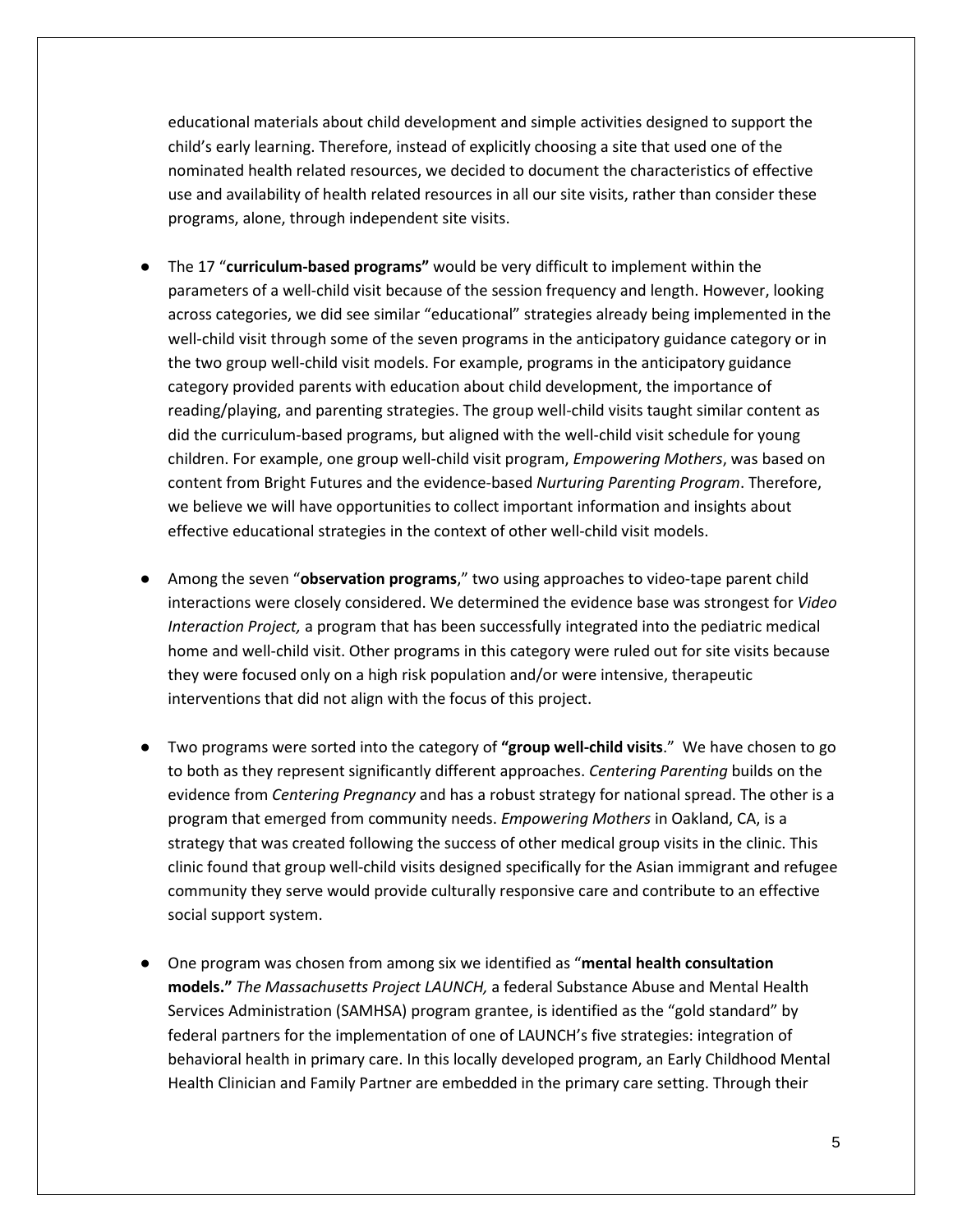local evaluation, the program has seen improvements in social-emotional development and parental stress and a return on investment to the state's mental health system.

- We determined that all four of the initiatives employing a "**physician extender"** model would be important to observe given how strongly expert stakeholders and national program developers identified this approach as a promising practice for the outcomes on which this project focuses. *Project DULCE* is in the process of building evidence and is integrating an approach to addressing social determinants of health through universal screening of infants, integration of a relational approach, and a family specialist and a legal partner joining the care team.[3](#page-5-0) *Healthy Steps* has a strong evidence base and is in the midst of an ambitious spread strategy. We believe an additional two initiatives are important to investigate because of their close connections to their communities and the evidence they are generating. These two are the *Mental Health Outreach for Moms (MOMS) Partnership* in New Haven, CT, which has strong evidence for decreasing maternal depression symptoms and improving child attendance in school, and *Family Connects* which requires strong community alignment in order to effectively connect and refer families to needed community resources and services.
- While there are effective practices in "home visiting programs," most of the nine home visiting programs we included in this category do not have practices that fit easily within a primary care setting or a well-child visit format because of their program intensity and in-home setting for service delivery. However, one of the nominated programs in the category of **"provider-level trainings/CQI,**" *Promoting First Relationships*, is adapting a home visiting model to the primary care clinic. This program has a strong evidence base in the home visiting literature and now aims to change the delivery of care in the clinic by infusing reflective practice and focusing on the provider/parent relationships, similar to how their home visiting program focused on the home visitor/parent relationship. Therefore, we thought this program provided a good opportunity to learn how home visiting model practices are being adapted to the primary care setting through provider training. Likewise, visiting *Family Connects* will also provide insights into how a community-based, low intensity home visiting program links to pediatric practices.
- Lastly, we considered programs that are intended to build the knowledge, competency, and quality of providers to serve families more effectively, rather than having direct connections to parent or child behaviors. We sorted five programs into a category we referred to as **"providerlevel trainings/continuous quality improvement**." As previously noted, we singled out one, *Promoting First Relationships,* because of the evidence it has generated and because of its

<span id="page-5-0"></span> <sup>3</sup> Project DULCE is an approach being further developed by CSSP and partner jurisdictions with support from The JPB Foundation, as part of the foundation's overall interest in developing community responses to early life stress in young children and their families. We felt that the level of evidence for Project DULCE, derived initially from a federally-funded randomized control trial conducted at Boston Medical Center and now the subject of an evaluation by Chapin Hall, as well as the potential lessons from its innovations, warranted inclusion in this study. We want to make sure that the Steering Committee is aware of and comfortable with CSSP's connections to Project DULCE and its inclusion in this study.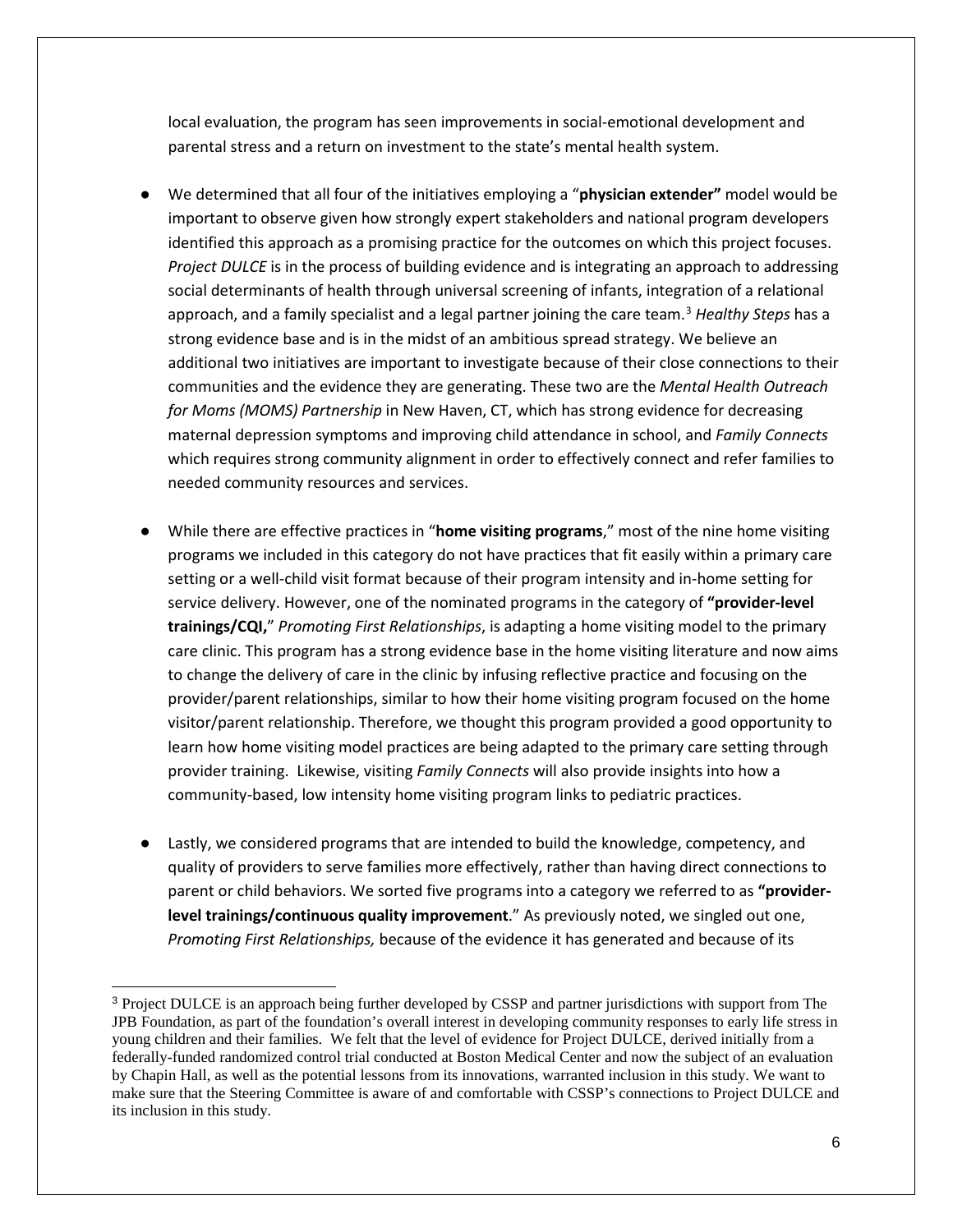approach to developing clinic staff skills to apply relationship building practices found in home visiting programs. We also determined that the *Quality through Technology and Innovation in Pediatrics (QTIP)* in South Carolina offered an excellent opportunity to learn about a statewide pediatric quality improvement effort that is sustained through the state's Medicaid agency and to include a site visit to a geographic location not represented in other programs.

As we moved through the process, we found that some of the settings with nominated programs were not only implementing their own, innovative programs, they were simultaneously implementing other national programs on our list. Mountainland Pediatrics in Thornton, Colorado, illustrates this well. Their group well-child visit model -- based on the *Incredible Years* program curriculum -- had been nominated for the study and was included in the 68 programs. This practice is also implementing *Reach Out and Read* as well as another nominated program, *Behavioral Health Integration Program (BHIPP)*. Similarly, the *Quality through Technology and Innovation in Pediatrics (QTIP)* has over fifteen participating pediatric practices across South Carolina. From available information, we learned that the majority of these pediatric practices are implementing *Reach Out and Read*, use a variety of evidence based screening tools for child social-emotional development and maternal depression, and are *Healthy Ste*ps sites. Here, too, we will be able to document practices from multiple programs with a single site visit. Appendix B provides a description of each program, a summary of the evidence, and the specific learning opportunity for the site visit to that program.

**Table 1,** on the following page**,** summarizes the final list of programs selected for site visits and the locations known as of this writing. The site visits will allow us to obtain first-hand information from the leaders, staff, and community partners, who are actually implementing these strategies and from the participating families. For those programs that are being implemented in multiple pediatric care practices, CSSP is currently interviewing program developers to determine which pediatric care practices we should visit in order to obtain the information needed to answer our five study questions.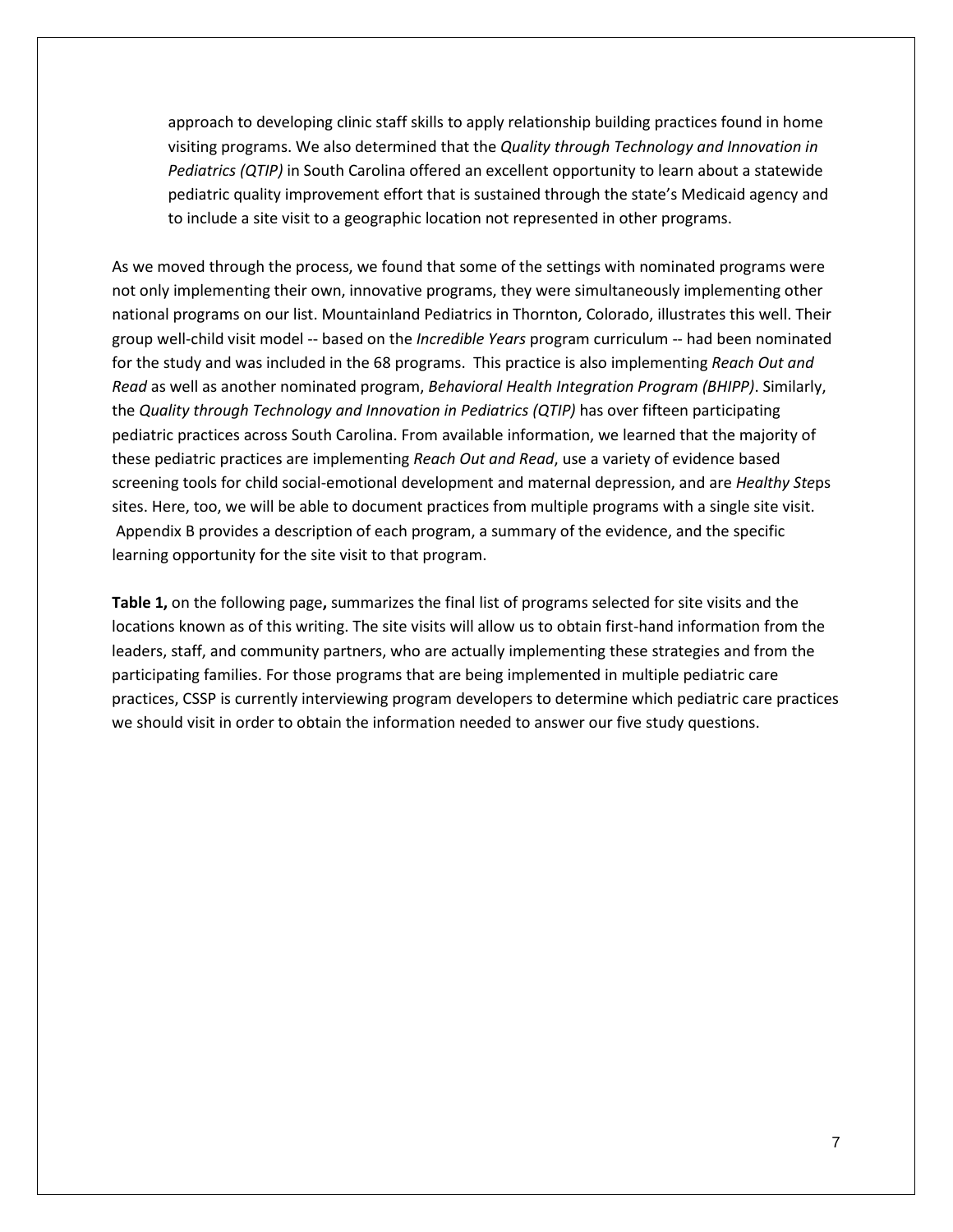| <b>Primary Category</b>                            | Program                                                                                                                                  |              | <b>Outcome</b> |              |  |
|----------------------------------------------------|------------------------------------------------------------------------------------------------------------------------------------------|--------------|----------------|--------------|--|
|                                                    |                                                                                                                                          | <b>SED</b>   | <b>MH</b>      | <b>PB</b>    |  |
| <b>Anticipatory Guidance</b>                       | Reach Out and Read                                                                                                                       | V            | V              | V            |  |
|                                                    | Thirty Million Words (Well Baby Model)                                                                                                   | B            |                | B            |  |
|                                                    | Incredible Years                                                                                                                         | $\mathbf{v}$ | V              | V            |  |
| Group Well-Child Visit                             | <b>Empowering Mothers</b>                                                                                                                | B            | B              | B            |  |
|                                                    | <b>Centering Parenting</b>                                                                                                               | B            | B              | B            |  |
| Observation                                        | Video Interaction Project                                                                                                                | $\mathbf{v}$ | $\mathbf{v}$   | $\mathbf{v}$ |  |
| Physician Extender                                 | Mental Health Outreach for Mothers (MOMS)<br>Partnership                                                                                 |              | V              |              |  |
|                                                    | <b>Healthy Steps</b>                                                                                                                     | $\mathbf v$  | $\mathbf{v}$   | $\mathbf v$  |  |
|                                                    | Developmental Understanding and Legal<br>Collaboration for Everyone (DULCE)<br>(The Touchpoints and the Newborn Behavioral               | B            | B              | B            |  |
|                                                    | Observation (NBO) is part of DULCE)                                                                                                      |              |                |              |  |
|                                                    | <b>Family Connects</b><br>(This is a unique program as it has characteristics of<br>both home visiting and physician extender programs.) |              | $\mathbf{v}$   | B            |  |
| <b>Mental Health</b><br>Consultation               | Project LAUNCH (Linking Actions for Unmet Needs in<br>Children's Health)- Massachusetts                                                  | $\mathbf v$  | $\mathbf v$    |              |  |
| Training/ Continuous<br><b>Quality Improvement</b> | <b>Promoting First Relationships</b>                                                                                                     | $\mathbf v$  | B              | $\mathbf{v}$ |  |
|                                                    | Quality through Technology and Innovation in<br>Pediatrics(QTIP)                                                                         |              |                |              |  |

### **Table 1: Programs Selected for Site Visits**

√: Available evidence indicates an impact on outcome B: Program is building evidence SED: Social-emotional development MH: Parental mental health PB: Parent-Child bond

We believe the process we employed to cast a "wide net" for strategies and then to carefully review all available evidence and other information about innovative program characteristics as we winnowed the programs to the final list has yielded a solid range of programs and geographic locations that we're excited to visit. Furthermore, it has already produced a rich knowledge base that we have shared with NICHQ and are working with them to incorporate this knowledge into the design of the learning community in the next phase of this work.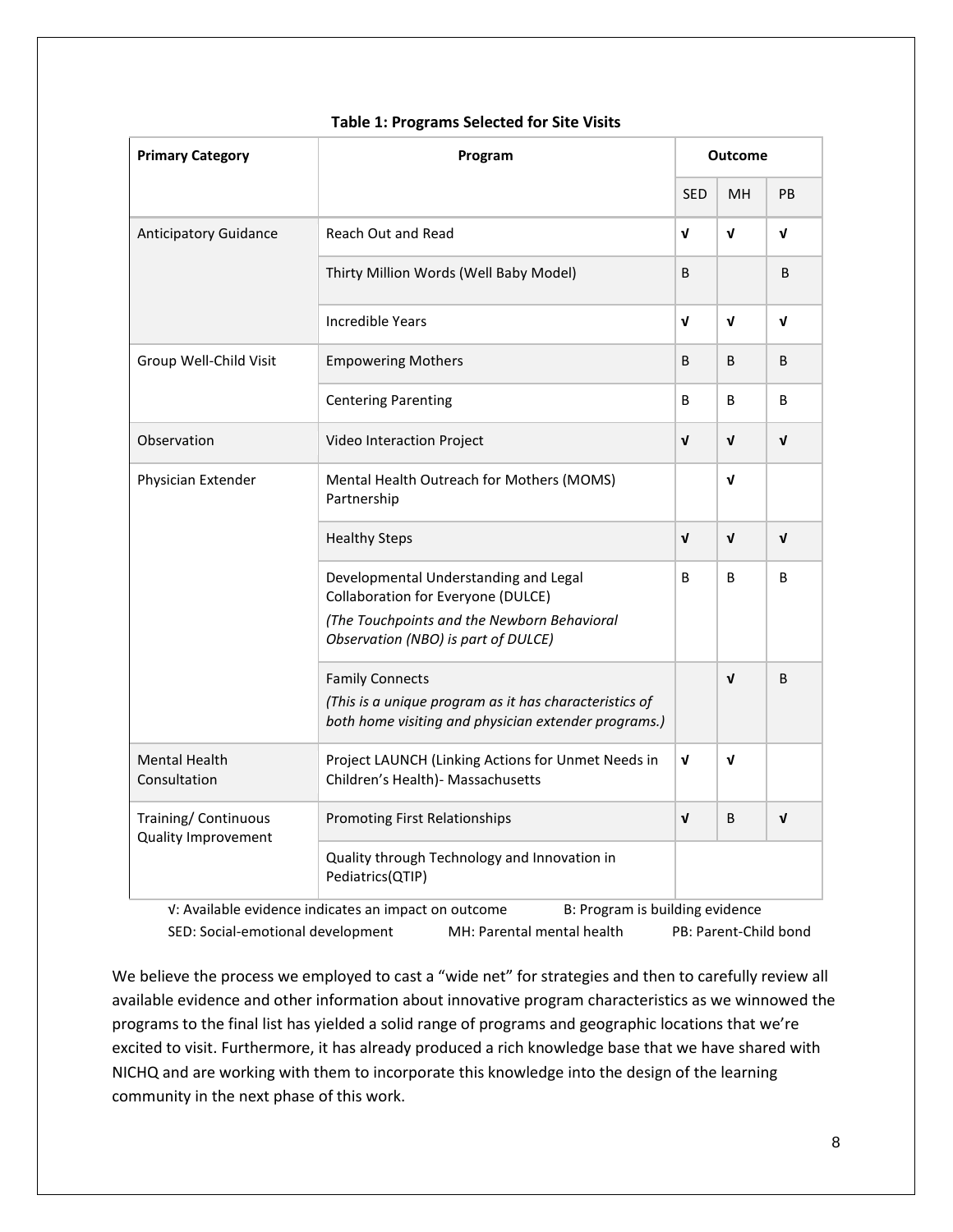## **Appendix A Compiled List of Candidate Program**

- 1. ACE Screening Intervention
- 2. All Babies Cry
- 3. Arts in Play
- 4. Assuring Better Child Health and Development (ABCD) Program
- 5. Attachment and Behavioral Catch Up
- 6. Attachment Vitamins
- 7. Behavioral Health Integration in Pediatric Population 0-5
- 8. Brazelton Touchpoints
- 9. Bringing Baby Home
- 10. Centering Parenting
- 11. Centralized Resource and Referral Hub
- 12. Chicago Parent Program
- 13. Circle of Security Parenting
- 14. Collaborative Problem-Solving Approach
- 15. Connect the Dots
- 16. Earlier is Easier
- 17. Educating Practices in the Community
- 18. Effective Black Parenting Program
- 19. Empowering Mothers
- 20. Every Child Succeeds
- 21. Family Connects
- 22. Family Expectations
- 23. Family Foundations
- 24. Family Nurture Intervention
- 25. Family Practice and Counseling Network
- 26. Filming Interactions to Nurture Development (FIND)
- 27. Fussy Baby FAN
- 28. Healthy Start + Family Thriving Program
- 29. HIPPY USA (Home Instruction for Parents of Preschool Youngsters)
- 30. HealthConnect One Breastfeeding Peer Counselor
- 31. HealthConnect One Community Based Doula
- 32. Incredible Years
- 33. Healthy Steps
- 34. Infant Health and Development Program
- 35. Legacy for Children
- 36. Maryland Behavioral Health Integration in Pediatric Primary Care
- 37. Massachusetts Child Psychiatry Access Program (MCPAP) and MCPAP for Moms
- 38. Mental health Outreach for Moms (MOMs) Partnership
- 39. Minding the Baby
- 40. Mount Sinai Parenting Center (Residency Curriculum)
- 41. Mothers and Babies Course
- 42. Nassau Thrives
- 43. Newborn Behavioral Observations
- 44. Parent Corps
- 45. Parent-child Interaction Therapy
- 46. Parents as Teachers
- 47. Pasaporte a la Salad
- 48. Play Nicely
- 49. Preventing Behavioral Problems
- 50. PriCARE
- 51. Project DULCE (Development Understanding and Legal Collaboration for Everyone
- 52. Project LAUNCH (Boston)
- 53. Project LAUNCH (Multi-Site)
- 54. Promoting First Relationships
- 55. PURPLE Curriculum
- 56. Quality through Technology and Innovation in Pediatrics
- 57. Reach Out and Read
- 58. Safe Environment for Every Kid
- 59. Supporting Father Involvement
- 60. Systematic Training for Effective Parenting
- 61. Talk Read Engage Encourage
- 62. Thirty Million Words
- 63. Triple P Parenting Program
- 64. Tulane Early Learning Collaborative
- 65. Tuning into Kids
- 66. Video Intervention Therapy
- 67. Video Interaction Project
- 68. Welch Emotional Connection Screening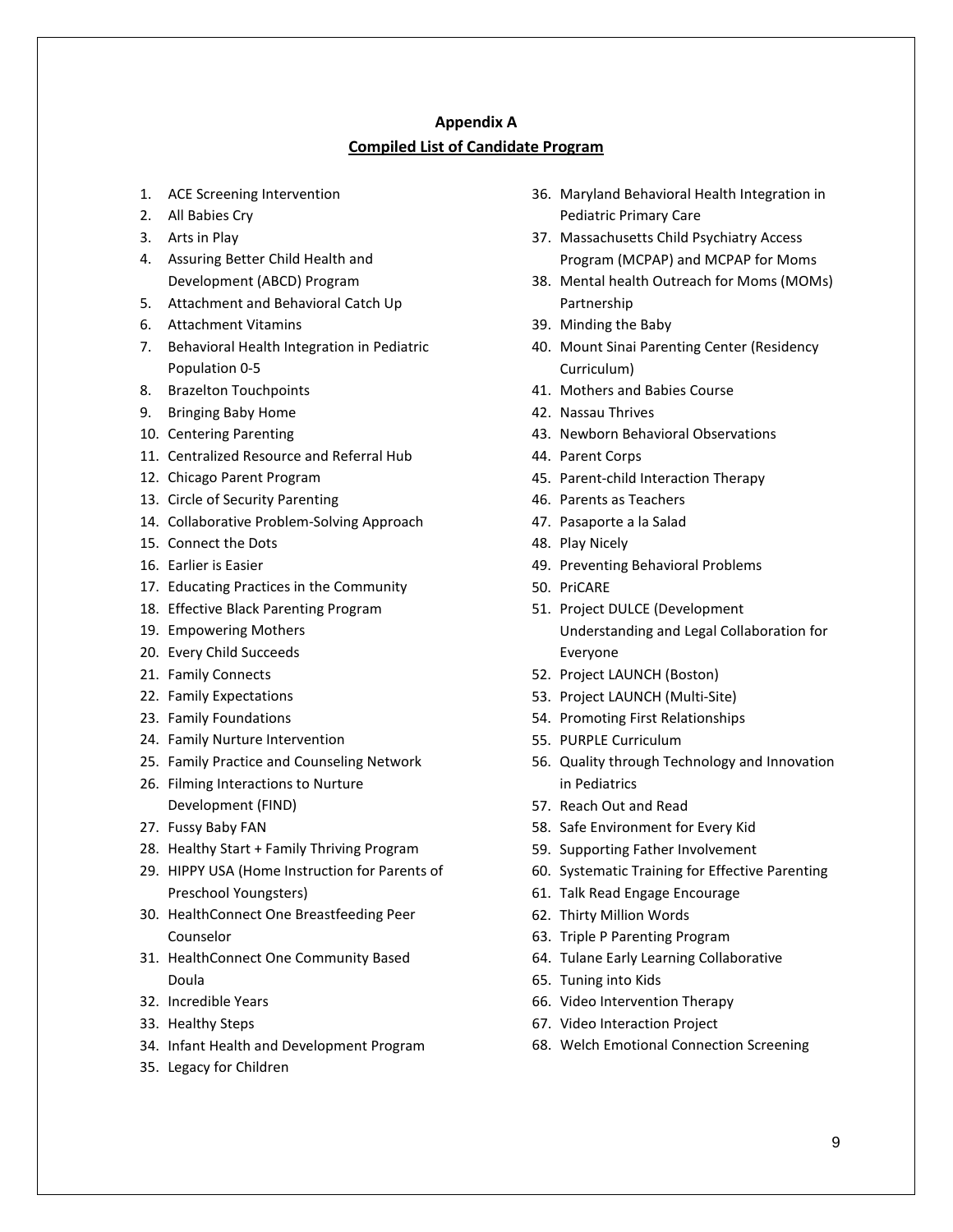# **Appendix B Selected Programs for Site Visits**

| <b>Program Name: Centering Parenting</b> | Group Well-Child Visit |
|------------------------------------------|------------------------|
|------------------------------------------|------------------------|

**Description:** CenteringParenting is the billable healthcare visit; a two-generation intervention that supports healthy parent-child interactions and early learning through group well-child visits. It was developed because families requested continued support as they finished their prenatal care in a CenteringPregnancy group. In some clinics CenteringPregnancy prenatal care and CenteringParenting well-child care provide a continuous model of care  $(P - 2+)$ . In the CenteringParenting group well-child visits, 6-8 parents (or caregivers) and their infants of the same age are brought together with their healthcare team. The group meets for 1.5 – 2 hour sessions at every well-child visit from the second week to the 24 month visit (or beyond). The extended group visit supports knowledge around healthy development, the parent-child bond, and family-caregiver relationship. Each visit begins with individual health assessments and follows with interactive educational activities about different topics, such as attachment, nutrition, breastfeeding, and literacy. Parents also monitor their personal goals and discuss stress management.

**Target Population:** Children 0-2+ and their caregivers

# **Outcomes Evidence: "Building"**

A three-year randomized control trial of the CenteringParenting model will be launched in 2018. Led by Dr. Renee Boynton-Jarrett (BMC), they anticipate this study will make a significant contribution to an understanding of how the CenteringParenting intervention may positively impact the developmental and behavioral trajectory of children. The program shows a great deal of promise, as CenteringPregnancy has proven health outcomes such as decreasing low birthweight babies, increasing breastfeeding rates, and eliminating racial disparities in preterm birth.

**What we want to learn through the site visit:** Centering models are scaled widely across the country and we will look for scalable strategies used in the group well-child visit model. In addition, we will learn about the opportunity to continue care from prenatal through the first two years of the child's life.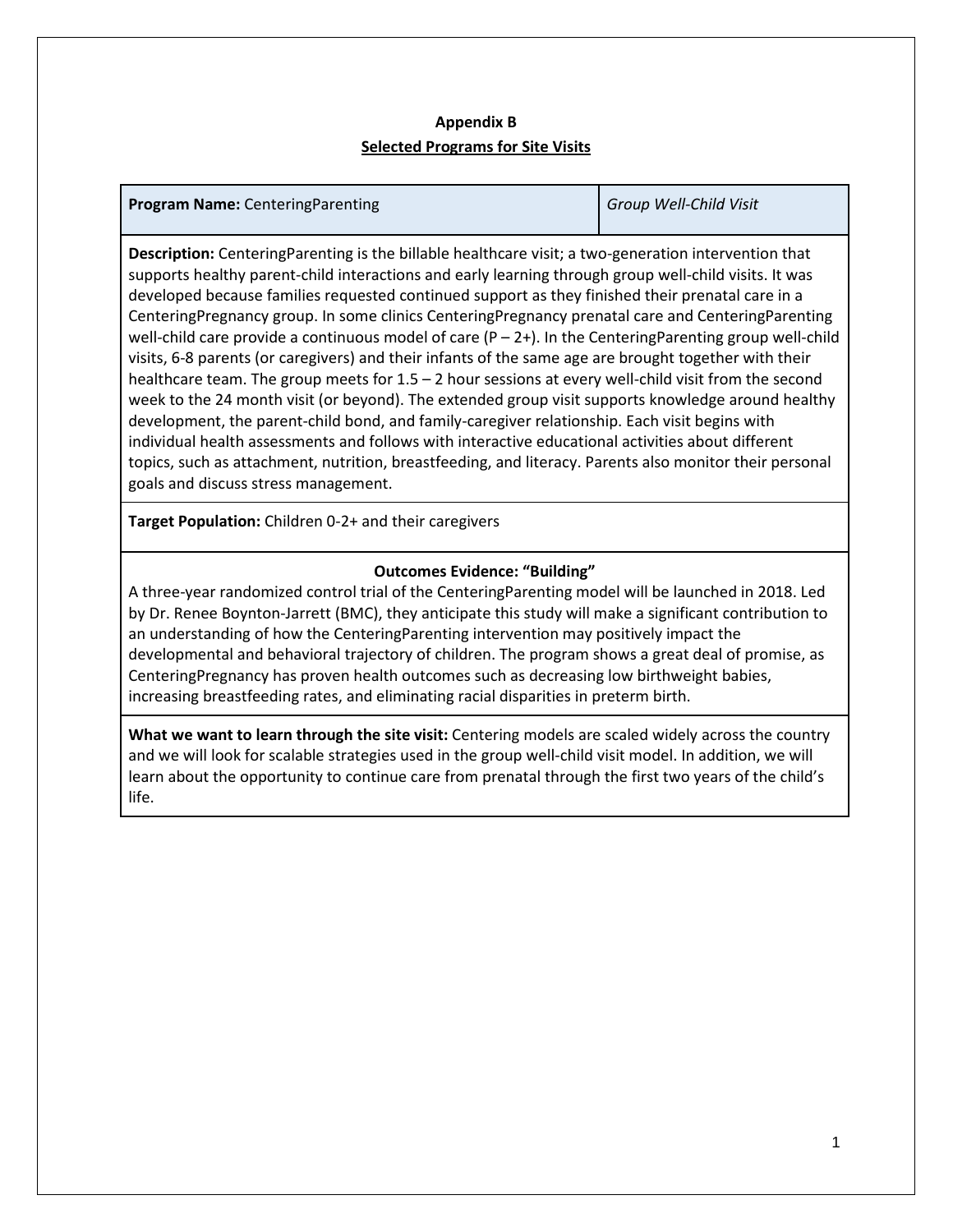|  |  | <b>Program Name: Empowering Mothers</b> |  |
|--|--|-----------------------------------------|--|
|--|--|-----------------------------------------|--|

**Program Name:** Empowering Mothers *Group Well-Child Visit*

**Description:** This program is a community start-up that was created and has been sustained to meet the needs of the Asian immigrants and refugees in the community. The program provides parenting education and support in the form of group well-child visits for infants and young toddlers, as the clinic saw the success other medical group visits in their practice. It was adapted from the Bright [Futures](https://brightfutures.aap.org/Pages/default.aspx) guidelines and the evidence-based [Family Nurturing](https://www.familynurturing.org/programs/family-nurturing-programs) [Program](https://www.familynurturing.org/programs/family-nurturing-programs) and has been translated to multiple Asian languages. During group sessions, parents learn about nurturing/attachment, child development, the importance of interaction and play, stress management/self-care, positive discipline for toddlers, nutrition and safety. The program ran from 2012-2016, stopped due to funding and staffing changes, and is scheduled to restart early in 2019 at a Federally Qualified Health Center in Oakland, California.

**Target Population:** Mothers who are Asian American immigrants and refugees and their children (0- 18 months).

| <b>Outcomes Evidence: "Building"</b>                                                                                                                                                                                                                                                                            |                                                                                                                                                                                                                        |                                                                                                                                                                                                |  |
|-----------------------------------------------------------------------------------------------------------------------------------------------------------------------------------------------------------------------------------------------------------------------------------------------------------------|------------------------------------------------------------------------------------------------------------------------------------------------------------------------------------------------------------------------|------------------------------------------------------------------------------------------------------------------------------------------------------------------------------------------------|--|
| <b>Social-Emotional Development:</b><br>The program was evaluated by<br>comparing developmental<br>screening results (ASQ-3 at 18<br>months) between group well-<br>child care infants (41) vs.<br>standard care (538). Group well-<br>child care infants had lower<br>odds for risk of developmental<br>delay. | <b>Parent-Child Bond:</b><br>Qualitative data was gathered<br>from open-ended, anonymous<br>parent surveys, interviews and<br>focus groups. Mothers reported<br>that the program promoted<br>mother/infant attachment. | <b>Parental Mental Health:</b><br>The qualitative data suggested<br>that mothers had improved<br>their well-being, self-efficacy,<br>and social support and felt their<br>stress was relieved. |  |

**What we want to learn through the site visit:** We want to know how the program was specifically designed for the community and utilize are culturally responsive strategies. Furthermore, we are interested in the structure of group well-child visits and the maximization of time with visit content and medical checkups.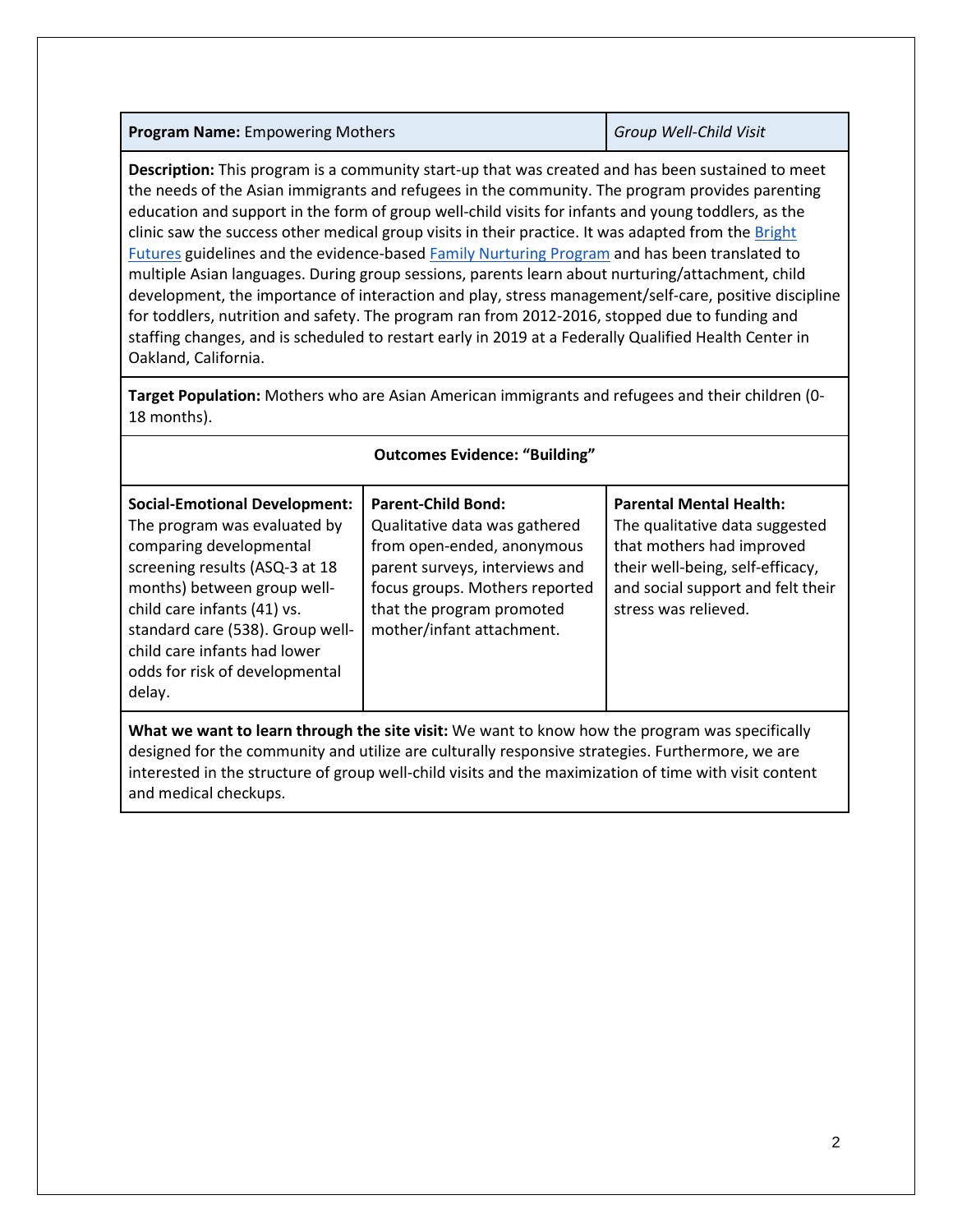## **Program Name:** Family Connects *Physician Extender*

**Description:** Family Connects is a nurse home visiting program with a strong connection to primary care medical homes and community resources. The nurse home visitor acts as a physician extender - conducting assessments and connecting families to needed supports and services. By using screening tools and a comprehensive assessment in the home visits, nurses can quickly identify mother and infant needs. Family Connects builds strong relationships with the community through collaborative efforts and sharing data, which allows them to efficiently and easily connect and refer families to community resources and services. They help transform the community early childhood system and individual services to be aligned and continuous. Families are given one to three home visits depending on their needs, risk factors and assessment results.

**Target Population:** All newborns and their families in the Family Connects community.

| <b>Social-Emotional Development:</b>                                                            | <b>Parent-Child Bond: A</b><br>randomized controlled trial<br>evaluation of Durham Connects<br>conducted in 2009-2010<br>indicated that mothers assigned<br>to receive intervention<br>displayed significantly more<br>positive parenting behaviors<br>than did control mothers and<br>their infants had significantly<br>fewer emergency medical care<br>episodes for injuries and<br>illnesses. | <b>Parental Mental Health: In the</b><br>evaluation of Durham Connects,<br>mothers were less likely to<br>report possible clinical anxiety. |
|-------------------------------------------------------------------------------------------------|---------------------------------------------------------------------------------------------------------------------------------------------------------------------------------------------------------------------------------------------------------------------------------------------------------------------------------------------------------------------------------------------------|---------------------------------------------------------------------------------------------------------------------------------------------|
| What we want to learn through the site visit: We are interested in learning about the community |                                                                                                                                                                                                                                                                                                                                                                                                   |                                                                                                                                             |

# **Outcomes Evidence: Building**

alignment model of Family Connects and their strong screening and referral process. Family Connects has been shown to connect families to more community resources, which we believe is an important aspect of comprehensive care.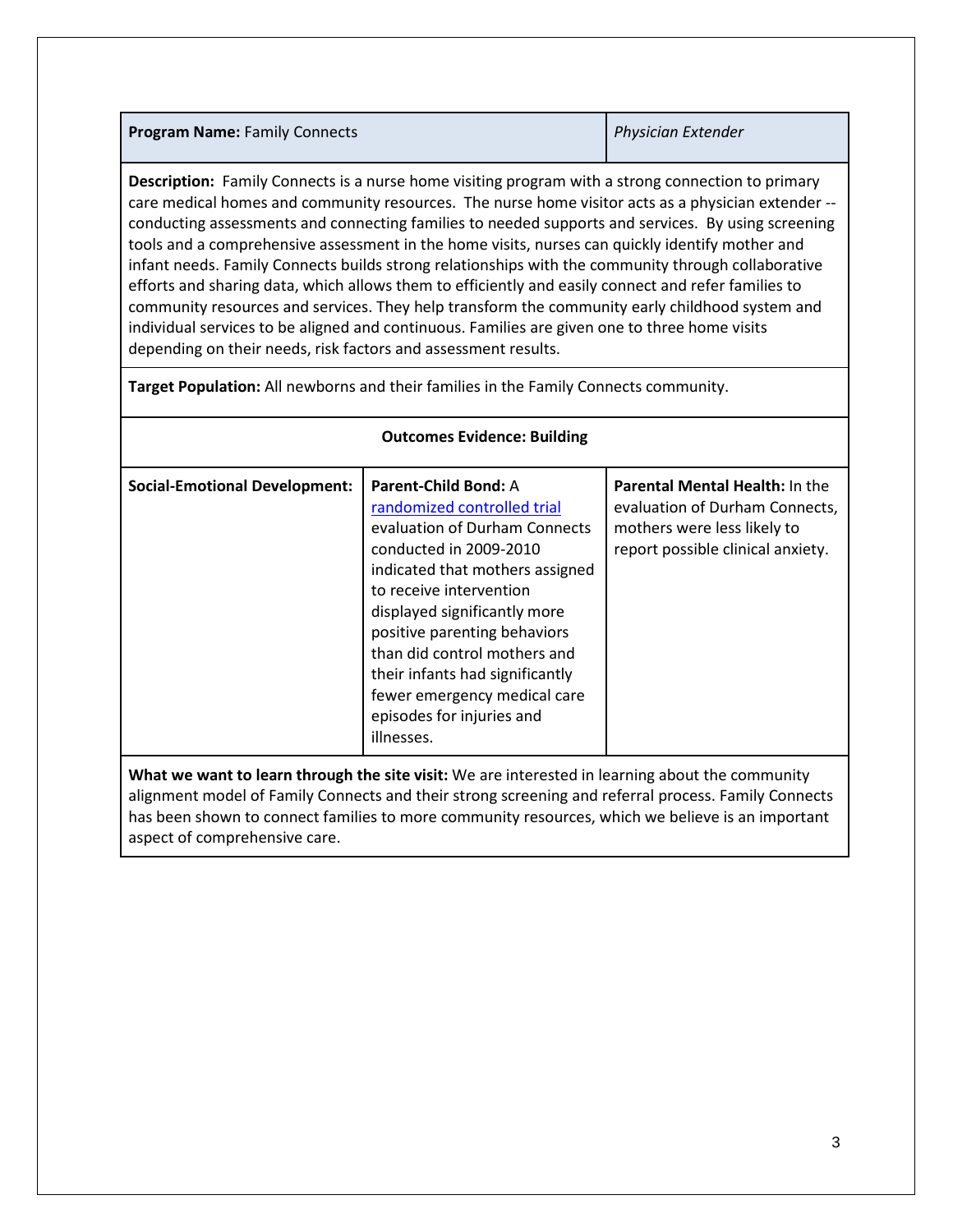**Program Name:** Incredible Years (IY)<sup>®</sup> *Anticipatory Guidance/* 

*Group Well-Child Visit*

**Description:** Incredible Years (IY)<sup>®</sup> is a program for parents, children, and teachers and is intended to prevent and treat young children's behavior problems (ages 0-12 years) and promote their social, emotional, and academic competence.

The IY Baby Parent program is a 10-12 week group based course that covers topics such as parentchild attachment, providing visual, tactile, and physical stimulation, communication and language development, building parental support networks, and recognizing babies' sense of self and temperament. A version of the IY baby parent program (the Well-Baby Program) can be implemented in the primary care setting during 6 well-child visits across the baby's first 9 months of life. Content in both versions of the program is taught in a collaborative way recognizing parent goals and using videotaped modeling, discussion, role plays, and home practice recommendations.

**Target Population for the Well-Baby Program:** Children birth to 9 months; can be used as a universal intervention for all families in a primary care practice, or can be used as a selective preventive intervention for high-risk families receiving primary care services.

**Target Population for Full Suite of IY Programs (ages 0-12 years):** programs have been implemented and evaluated across many cultures and socioeconomic groups. The programs have been used as prevention programs for high risk families and as treatment programs for children with conduct problems and or ADHD.

# **Outcomes Evidence: Building**

Current evidence is about Incredible Years Programs that are geared towards children 2+. However, they are building evidence for the 0-12 months Baby Parent group and home coaching program and the individualized Well-Baby Program.

## **Social-Emotional Development:**

A [study](http://www.incredibleyears.com/wp-content/uploads/Early-Intervention-in-Pediatrics-Offices.pdf) of the Parenting Resource and Education Project (PREP), which combined screening efforts with Incredible Years programming, was conducted in two sites in Massachusetts. It studied outcomes for toddlers (2-3) with emerging disruptive behavior whose parents took an Incredible Years parenting education program held in pediatric offices. Children displayed improvement in 6 of 7 behavioral measures related to externalizing and internalizing problems and competencies.

**Parent-Child Bond:** A [trial](https://www.ncbi.nlm.nih.gov/pubmed/24190691)  conducted at 11 pediatric practices in Boston studied 273 families with children 2-4 that had disruptive behaviors. Families attended Incredible Years parent training groups conducted in the primary care setting. Results of the study indicated positive parent-child interaction at the 12 month follow up.

**Parental Mental Health:** According to th[e PREP](http://www.incredibleyears.com/wp-content/uploads/Early-Intervention-in-Pediatrics-Offices.pdf)  [study,](http://www.incredibleyears.com/wp-content/uploads/Early-Intervention-in-Pediatrics-Offices.pdf) mothers reported lower levels of parenting stress. They also reported improvements in parenting skills, such as using appropriate discipline and positive parenting.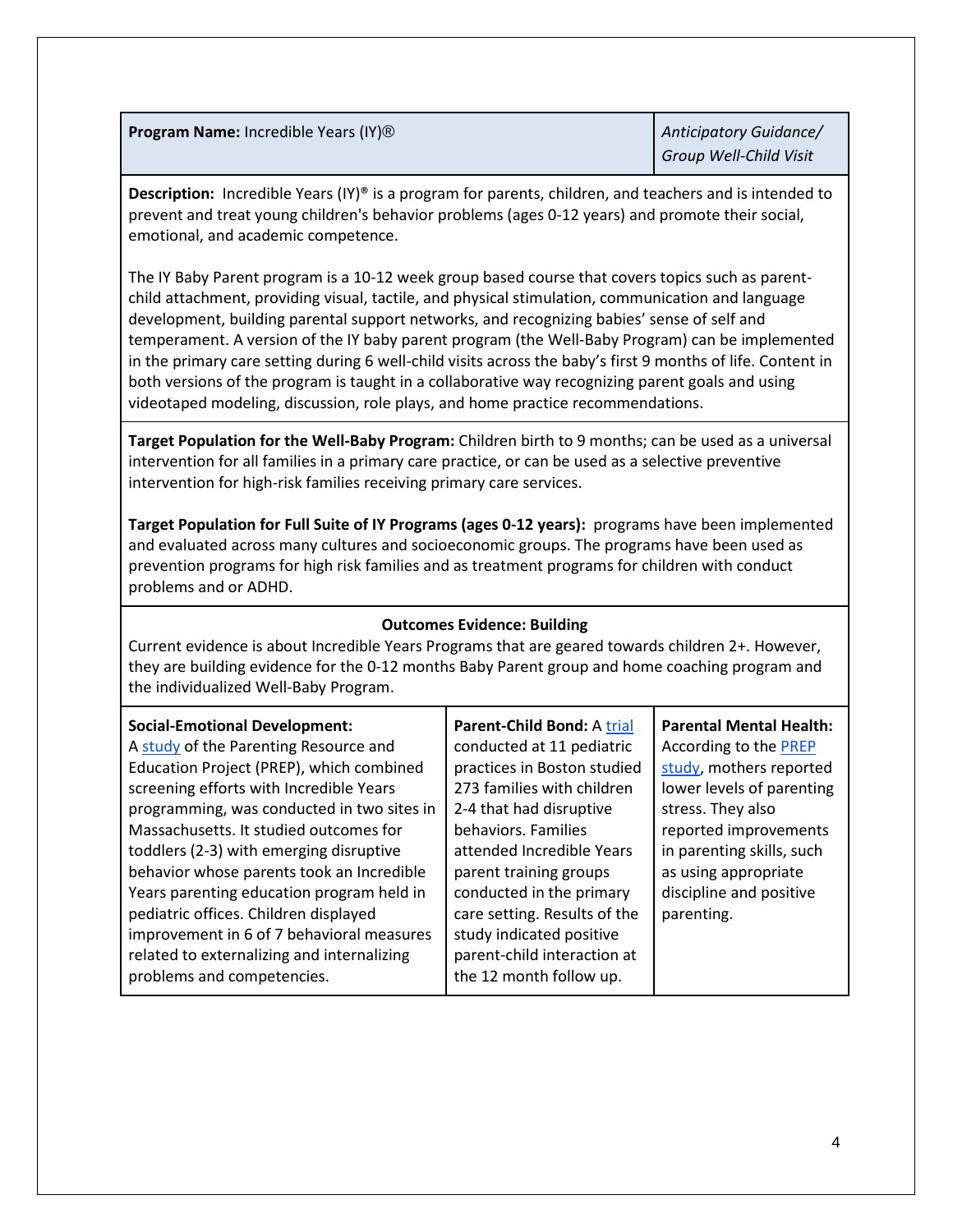## **Program Name:** HealthySteps (HS) *Physician Extender*

**Description:** This program leverages the pediatric primary care setting and frequency of recommended well-child visits during the early years of life to promote nurturing parenting and healthy child development. HealthySteps (HS) integrates a child development specialist (HS Specialist) into the primary care team, whose members then work together to support implementation of the model's eight core components. These eight components reflect the diverse needs of children ages 0- 3 and their families, and they are organized in 3 tiers of service that are stratified by risk. The first tier, "universal services," includes child development, social-emotional, and behavioral screenings, screening for family needs, and a child development support line; the second tier, "short-term supports," adds child developmental and behavioral consults with the HS Specialist, care coordination and systems navigation, positive parenting guidance and information, and early learning resources; and the third tier, "comprehensive services," adds ongoing, preventive team-based well-child visits, in which the HS Specialist partners with the provider to deliver enhanced well-child visits.

**Target Population:** Children 0-3 years and their caregivers

## **Outcomes Evidence**

| who did not receive the program.<br>months. | <b>Social-Emotional Development:</b><br>A study of 170 children found significant<br>improvement in social-emotional screening<br>scores over time among children who<br>received HealthySteps, as compared to<br>similar children whose families declined the<br>intervention. Another study of 124 children<br>whose mothers reported experiencing<br>childhood trauma demonstrated reduced risk<br>of social-emotional challenges at 36 months<br>of age among children who received the<br>program, as compared to similar children | Parent-Child Bond: A<br>study of two<br><b>HealthySteps sites</b><br>indicated that mothers<br>were more likely to<br>interact sensitively with<br>their children. Children<br>and mothers also had<br>greater security of<br>attachment. | Parental Mental Health: A<br>large, national evaluation,<br>as well as subsequent site-<br>level studies, indicated that<br>mothers and providers<br>were more likely to talk<br>about depression and be<br>referred to services. One<br>additional study of mothers<br>receiving HS services were<br>less likely to report<br>depressive symptoms at 3 |
|---------------------------------------------|-----------------------------------------------------------------------------------------------------------------------------------------------------------------------------------------------------------------------------------------------------------------------------------------------------------------------------------------------------------------------------------------------------------------------------------------------------------------------------------------------------------------------------------------|-------------------------------------------------------------------------------------------------------------------------------------------------------------------------------------------------------------------------------------------|---------------------------------------------------------------------------------------------------------------------------------------------------------------------------------------------------------------------------------------------------------------------------------------------------------------------------------------------------------|
|---------------------------------------------|-----------------------------------------------------------------------------------------------------------------------------------------------------------------------------------------------------------------------------------------------------------------------------------------------------------------------------------------------------------------------------------------------------------------------------------------------------------------------------------------------------------------------------------------|-------------------------------------------------------------------------------------------------------------------------------------------------------------------------------------------------------------------------------------------|---------------------------------------------------------------------------------------------------------------------------------------------------------------------------------------------------------------------------------------------------------------------------------------------------------------------------------------------------------|

**What we want to learn through the site visit:** We are very interested in learning how HealthySteps' use of a physician extender and tiered model based on family needs and risks are used effectively in the well-child visit. HealthySteps has an impressive scale and spread plan and integrates many strategies to promote all three of our outcomes, as the evidence suggests.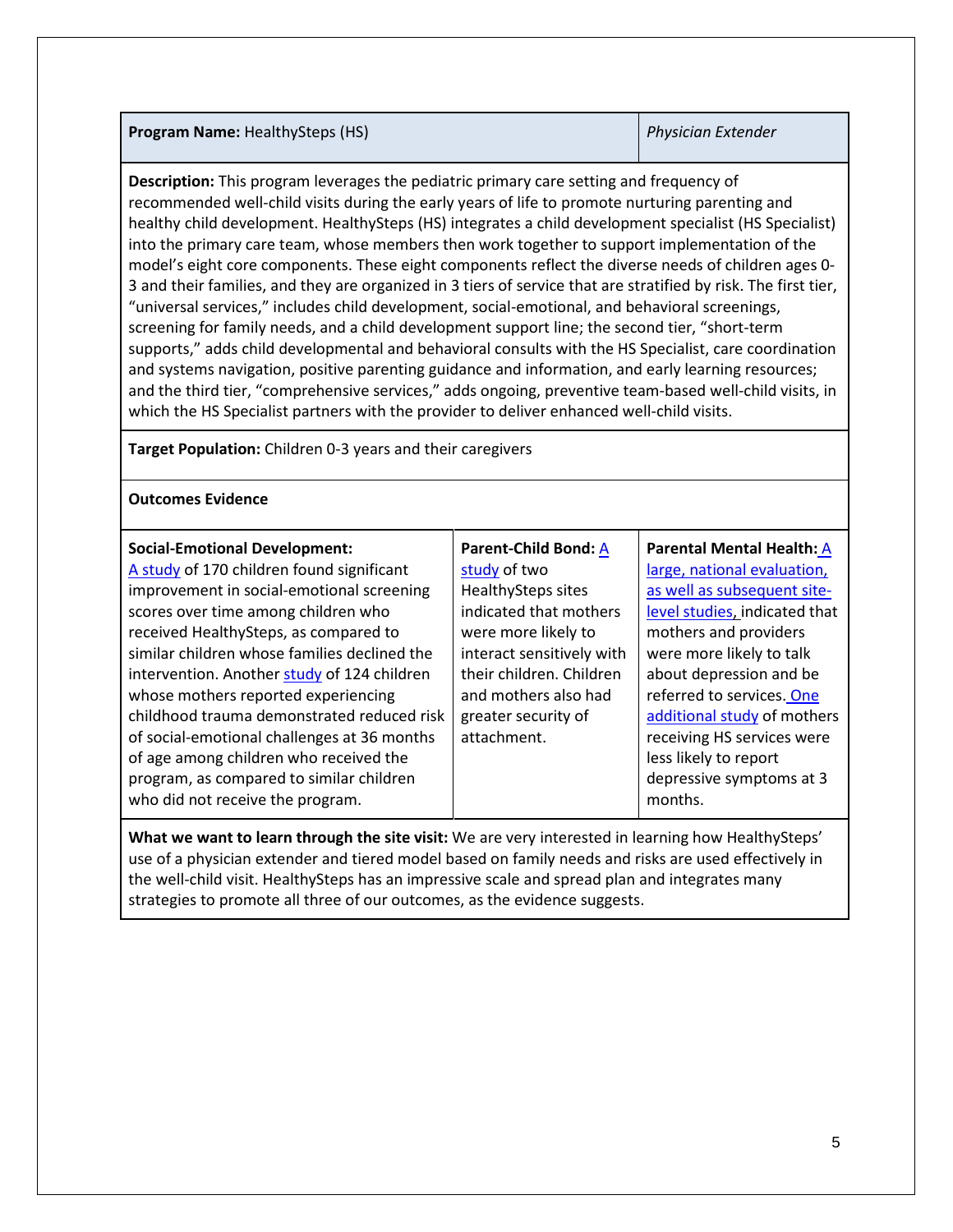**Program Name:** Massachusetts Project LAUNCH (Linking Actions for Unmet Needs in Children's Health)

*Mental Health Consultation Physician Extender*

**Description**: Massachusetts Project LAUNCH is focused on an integrated behavioral/ mental health approach in the pediatric medical home for young children. A Family Partner and Early Childhood Mental Health Clinician are employed in the primary care setting to work collaboratively with primary care providers and caregivers to support social emotional wellness. Families are referred to MA LAUNCH services for support with challenging life circumstances, for example, parents who are challenged by their children's behaviors, families facing high levels of stress, or children whose social emotional development is impeded.

At the federal level, Project LAUNCH includes five prevention and promotion strategies to ensure that all children enter school ready to learn and succeed. The five strategies are: (1) Behavioral Health in Primary Care; (2) Mental Health Consultation; (3) Enhanced home visiting; (4) Family Strengthening; and (5) Screening and Assessment. Grantees of the US Substance Abuse and Mental Health Services Administration (SAMHSA) implement these strategies based on local community needs and capacity.

**Target Population:** Children birth-8 years and their caregivers

## **Outcomes Evidence**

Evaluations of Project LAUNCH grantees vary across the country. The evidence of outcomes in Massachusetts are included below from an [evaluation of Project LAUNCH MA](https://link.springer.com/article/10.1007%2Fs10995-018-2548-4) conducted from 2011- 2015.

| <b>Social-Emotional Development:</b><br>Children who began services aged 1-5<br>years showed a statistically significant<br>decline in social, emotional and<br>behavioral problems based on ASQ-SE<br>scores. Children who began services<br>under 1 year of age maintained social<br>emotional health as measured by the<br>ASQ-SE scores. | <b>Parent-Child Bond:</b> | <b>Parental Mental Health:</b><br>The depressive symptoms of<br>caregivers, who exhibited a mix of<br>high and low depressive symptoms,<br>declined. Caregivers with high stress<br>level reported a decline in stress,<br>bringing them into a healthy range. |
|----------------------------------------------------------------------------------------------------------------------------------------------------------------------------------------------------------------------------------------------------------------------------------------------------------------------------------------------|---------------------------|----------------------------------------------------------------------------------------------------------------------------------------------------------------------------------------------------------------------------------------------------------------|
|----------------------------------------------------------------------------------------------------------------------------------------------------------------------------------------------------------------------------------------------------------------------------------------------------------------------------------------------|---------------------------|----------------------------------------------------------------------------------------------------------------------------------------------------------------------------------------------------------------------------------------------------------------|

**What we want to learn through the site visit:** We are especially interested in how Massachusetts Project LAUNCH sites use an integrated behavioral health model in the pediatric setting. We would also like to see how the family partners are responsive to family needs and build trust with families. While there over 75 Project LAUNCH grantees, each is designed for that community, and we would like to learn about this process in Massachusetts.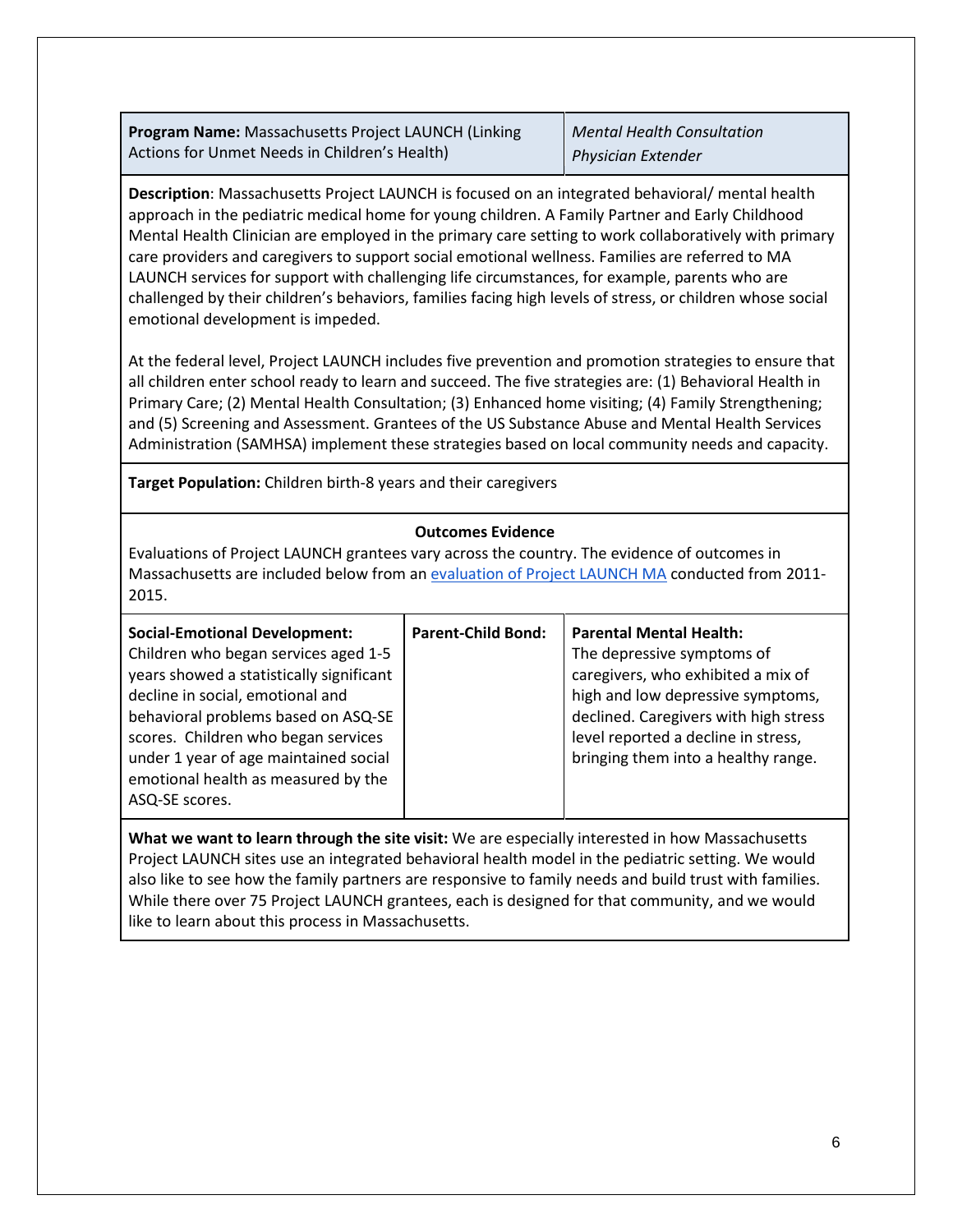**Program Name:** Mental Health Outreach for Mothers (MOMS) Partnership

*Physician Extender*

**Description:** This program is a community-based partnership that aims to support mothers and reduce depressive symptoms. It was designed specifically to meet the needs of at-risk mothers in New Haven, CT. The MOMS partnership offers a variety of supports for mothers including material resources, group courses and one-on-one coaching. Group interventions are delivered by a licensed clinician and a Community Mental Health Ambassador.

**Target Population:** Expecting and current mothers in New Haven, CT, with a focus on mothers experiencing/ at risk of poverty and depression.

| <b>Outcomes Evidence</b>                |                           |                                                                                                                                                                                                                                                                                                                                                                                                                                                                              |  |
|-----------------------------------------|---------------------------|------------------------------------------------------------------------------------------------------------------------------------------------------------------------------------------------------------------------------------------------------------------------------------------------------------------------------------------------------------------------------------------------------------------------------------------------------------------------------|--|
| <b>Social-Emotional</b><br>Development: | <b>Parent-Child Bond:</b> | <b>Parental Mental Health: Several evaluations,</b><br>including a randomized control trial conducted<br>in 2012-2016 in New Haven public housing,<br>showed that mothers receiving MOMS<br>partnership interventions experience a<br>significant decrease in depressive symptoms<br>and parenting stress. Furthermore, 78% of<br>mothers complete the program, which is<br>significantly higher than the national<br>percentage who complete similar programs<br>$(30\%)$ . |  |
|                                         |                           | What we want to learn through the site visit: We are interested in how the design and<br>inantara da ta alitha na manazarta in manazarta da anno maita na dala su da barrit ta da ta sua da ta ser anno                                                                                                                                                                                                                                                                      |  |

implementation of the partnership is responsive to community needs and how it leads to such strong outcomes (i.e. maternal depression and stress). Furthermore, we would like to learn about the systems connections within the community, including pediatric practices.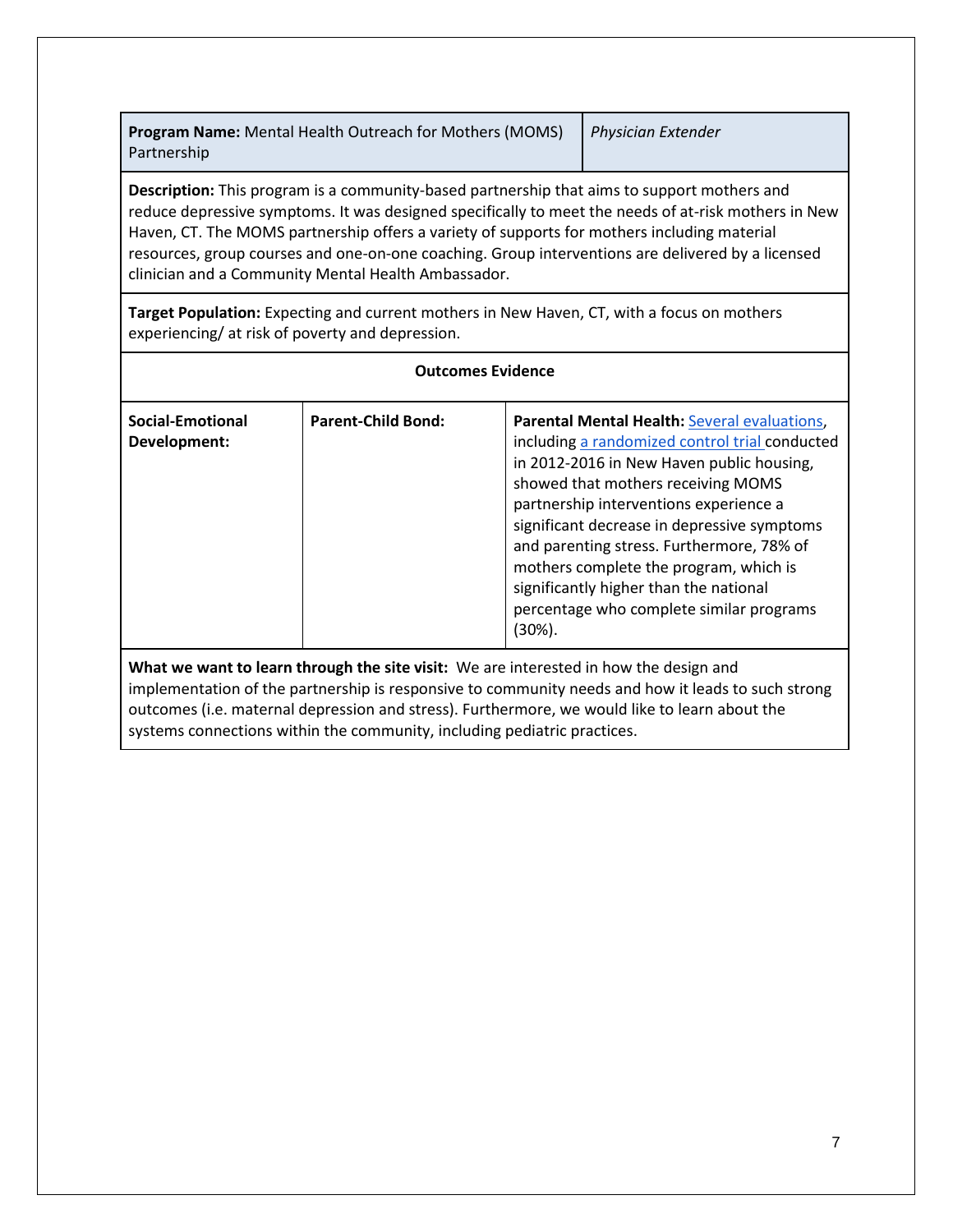**Program Name:** Project DULCE (Developmental Understanding and Legal Collaboration for Everyone)

*Physician Extender*

**Description:** This program is centered on building partnerships between family specialists and families. Family specialists, trained in the Touchpoints approach and Newborn Behavioral Observation tool, attend each well-child visit for the child's first six months of life to provide families with support. The program supports a child's development by focusing on parenting skills, conducting universal social determinants of health and mental screening, providing information about healthy development, and connecting families to legal and community resources.

**Target Population:** Low income families and their newborns

# **Outcomes Evidence: "Building"**

An RCT evaluation of DULCE conducted from 2010-2013 revealed that infants were more likely to have completed their 6 month immunization schedule by 7 and 8 months, have 5 or more routine preventive visits by age 1 and have accelerated access to concrete resources. While there was no quantitative data for a change in the outcomes of this project, qualitative data pointed to improved parental mental health (see below). Additionally, Chapin Hall is currently undergoing a study of DULCE that will be completed in 2020, and the Project DULCE team is developing several small scale studies and analyses as well as a has long-range plan for building evidence.

| <b>Social-Emotional Development:</b> | <b>Parent-Child Bond:</b> | <b>Parental Mental Health:</b><br>Qualitative analysis of DULCE<br>participants' experiences<br>revealed that Family Specialists<br>connected mothers to resources<br>about intimate partner violence<br>and immigration status, which<br>may have helped lower their<br>stress. |
|--------------------------------------|---------------------------|----------------------------------------------------------------------------------------------------------------------------------------------------------------------------------------------------------------------------------------------------------------------------------|
|--------------------------------------|---------------------------|----------------------------------------------------------------------------------------------------------------------------------------------------------------------------------------------------------------------------------------------------------------------------------|

**What we want to learn through the site visit:** DULCE uses a Medical Legal Partnership in their model, which is a unique way to support families and connect them to needed services. We are interested in how the DULCE team (family specialist, pediatrician, legal partner and mental health specialist) joins the care team to provide enhanced and comprehensive support for families and their newborns.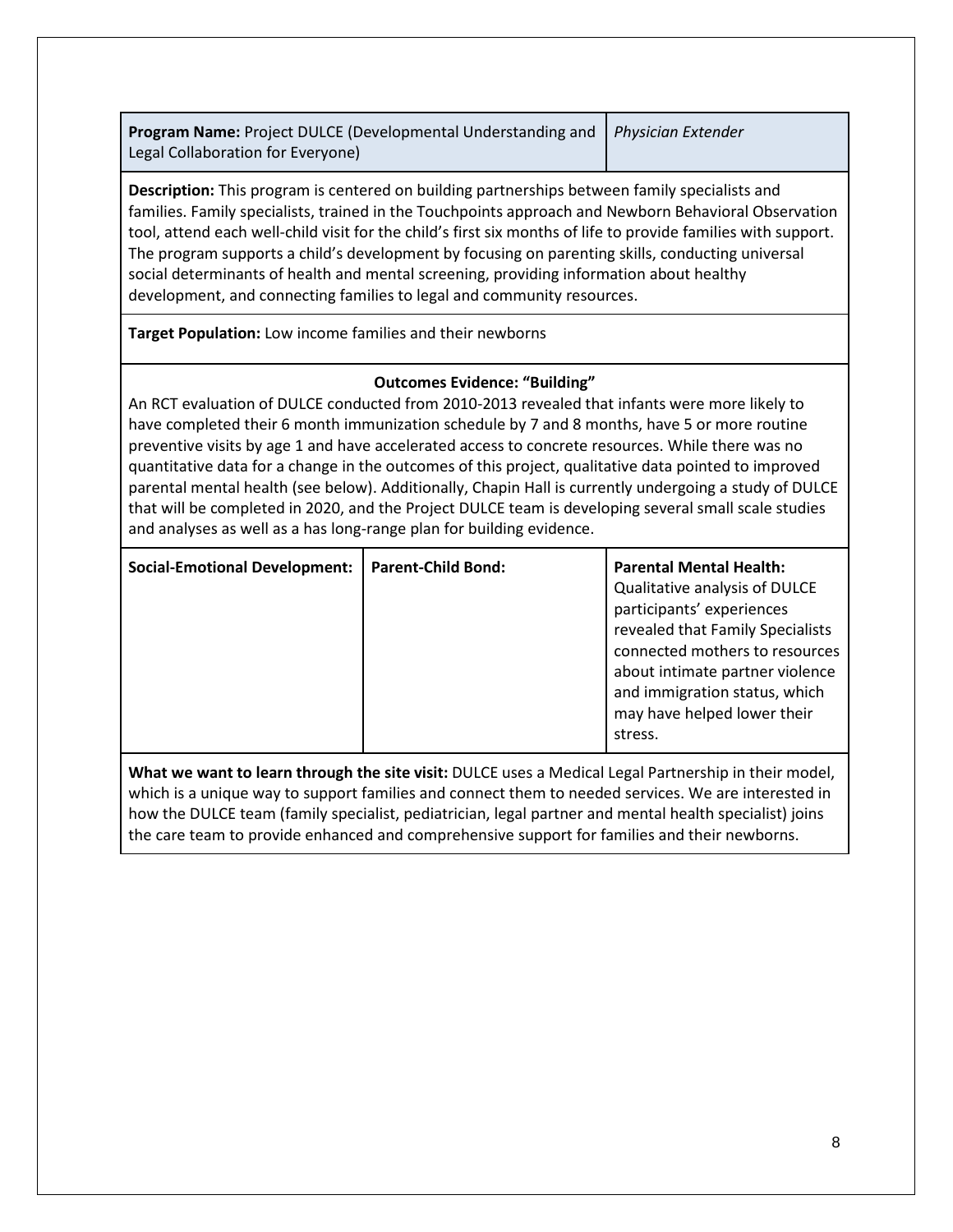**Program Name:** Promoting First Relationships (PFR) *Provider-level Trainings/Continuous* 

*Quality Improvement*

**Description:** This program is based on a manualized home visiting intervention/prevention and parental training program that aims to promote healthy relationships between caregivers and young children, educate parents about social-emotional needs, promote emotion regulation and selfreflection, and help parents address behavioral concerns. Specifically, this program is a pediatric primary care version that trains providers to reinforce the same strengths-based messages when interacting with parents and infuses infant mental health practices into care.

**Target Population:** Parents and caregivers and their children 0-5 years old

### **Outcomes Evidence**

| Parent-Child Bond: Two studies,<br>one conducted in 1998 and one<br>conducted in 2002-2003,<br>examined how Promoting First<br>Relationships trained providers<br>discuss parent-child relationships<br>with mothers. In both studies,<br>mothers were more stimulating<br>and/or growth fostering in their<br>interactions with their children.<br>One study showed child reduction<br>in atypical affective<br>communication in toddlers,<br>suggesting better parent-child | Parental Mental Health: A<br>study of the impact of PFR<br>training delivered to providers<br>of homeless families, showed<br>that parents served after the<br>providers were trained had<br>decreased distress compared<br>to the parents served before<br>the providers were trained.<br>In one study, PFR showed to<br>be more effective for parents<br>who were abused when they<br>were children, these parents<br>received a much stronger |
|-------------------------------------------------------------------------------------------------------------------------------------------------------------------------------------------------------------------------------------------------------------------------------------------------------------------------------------------------------------------------------------------------------------------------------------------------------------------------------|--------------------------------------------------------------------------------------------------------------------------------------------------------------------------------------------------------------------------------------------------------------------------------------------------------------------------------------------------------------------------------------------------------------------------------------------------|
| interaction. Another study showed<br>that children who had multiple<br>foster care placements had more<br>secure attachment to their<br>caregiver after receiving PFR and<br>that this reduced their expression<br>of problem behaviors.                                                                                                                                                                                                                                      | positive effect of the program<br>compared to parents who did<br>not have a history of abuse.<br>Parents also state that they<br>learned how to understand<br>their child's social and<br>emotional needs and were<br>highly satisfied with the<br>program.                                                                                                                                                                                      |
|                                                                                                                                                                                                                                                                                                                                                                                                                                                                               |                                                                                                                                                                                                                                                                                                                                                                                                                                                  |

**What we want to learn through the site visit:** Promoting First Relationships began as a home visiting model that aimed to support social-emotional development of children. This program has been widely spread and has strong evidence of outcomes. We are very interested in how the home visiting program is being adapted to the pediatric model and how this model can support the same outcomes for children and their families.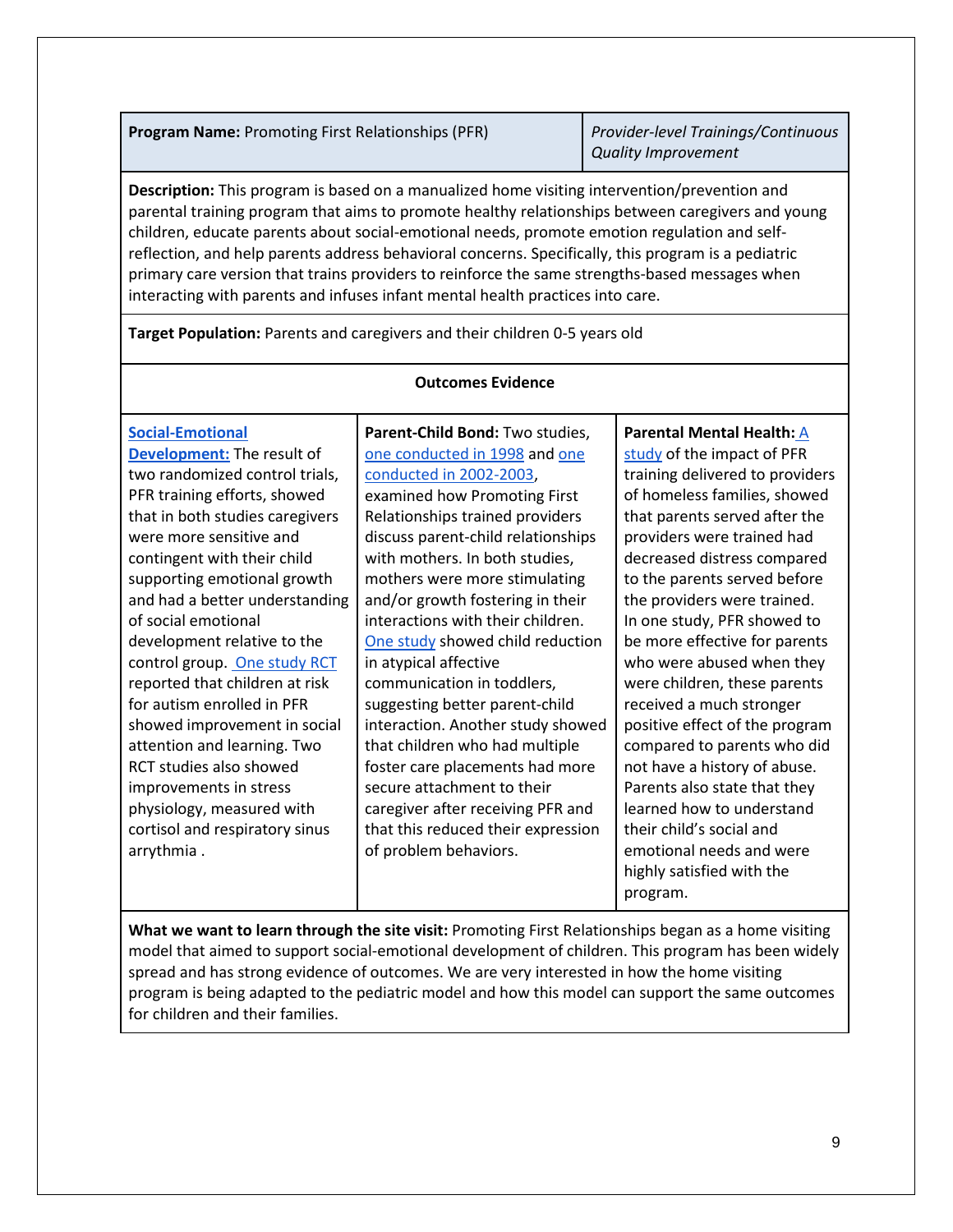**Program Name:** Quality through Technology and Innovation in Pediatrics (QTIP)

*Provider-level Trainings/Continuous Quality Improvement*

**Description:** This is not a direct service intervention. Instead, this is a quality improvement program in South Carolina that works to improve health care for children. It brings pediatric practices together to collaborate on quality improvement projects that promote physical as well as social-emotional health of young children. There are 32+ QTIP sites around South Carolina.

**Target Population:** Pediatric practices in South Carolina that serve children of all ages. This project will study the quality improvement initiatives which focus on children 0-3.

### **Outcomes Evidence**

Evaluation and outcome data is at the provider level. QTIP practices submit data monthly regarding changes due to QTIP quality improvement initiatives. For example:

- The percentage of providers that perform developmental screening for children 9 months old has increased steadily over 10 cycles.
- The percentage of providers that perform maternal depression screening and follow-up for mothers with children 9 months old has increased.

**What we want to learn through the site visit:** We want to observe and learn about the multiple strategies implemented by pediatric clinics in the quality improvement collaborative to promote social-emotional development, including the use of evidence based screening tools. QTIP has strong provider level outcomes that are relevant to this project. In addition, we will learn about sustainability of this type of statewide quality improvement infrastructure.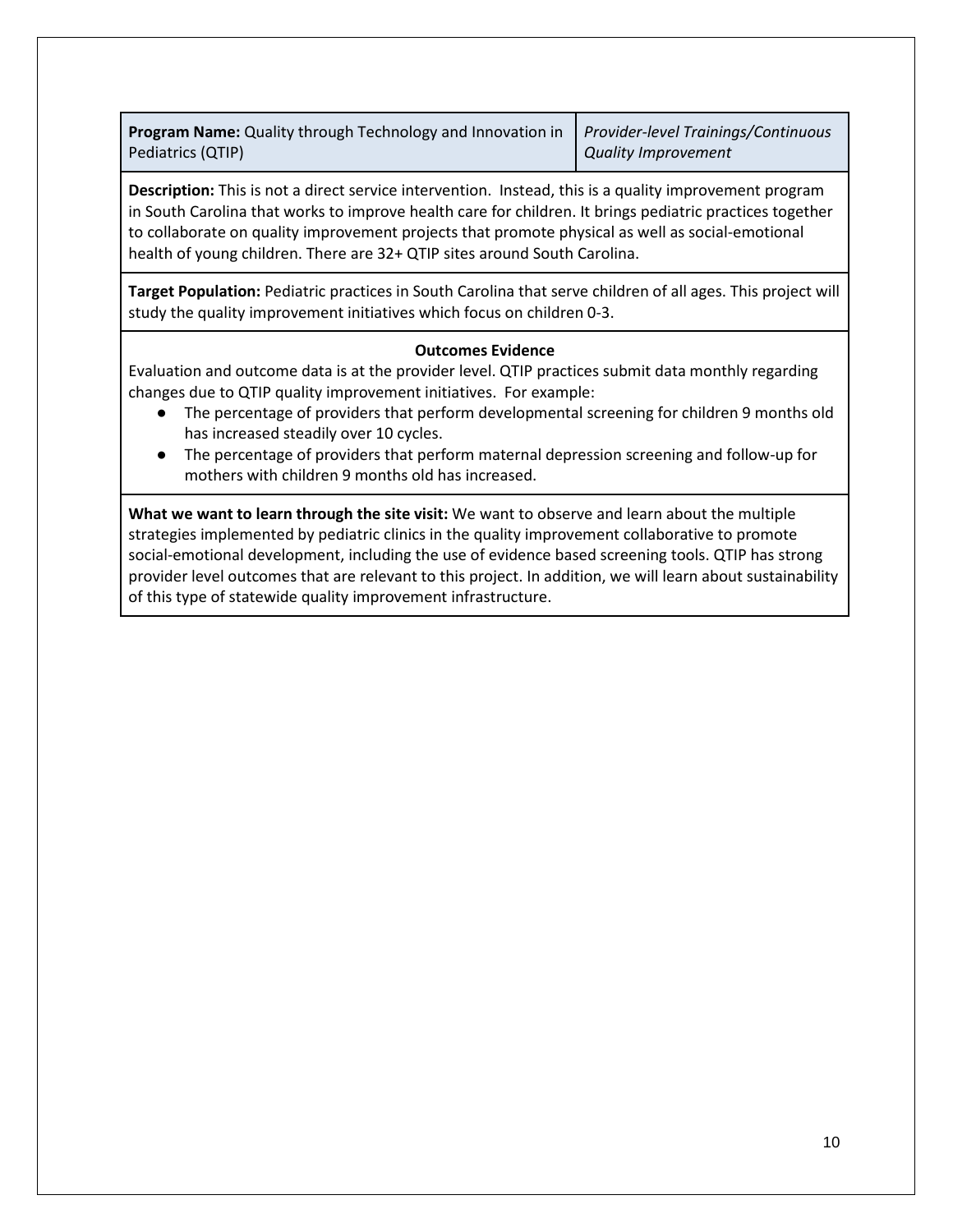**Program Name:** Reach out and Read (ROR) *Anticipatory Guidance* 

**Description:** During each well-child visit from at least six months to five years of age, a medical provider trained in research-based methods of early language and literacy promotion discusses with parents and caregivers the importance of reading together, models best practices for encouraging language development, and provides anticipatory guidance. At the start of each visit, the child is offered an age-appropriate book to keep, which helps build a literacy-rich home environment and enables parents to build on the skills and guidance discussed during the visit. There is a focus on leveraging the parent-provider relationship to encourage the parent-child interaction in the first few years of life that is critical for the brain development that is the foundation for both the development of critical early reading skills as well as social-emotional skills.

**Target Population:** Children 6 months – 5 years and their caregivers, with an emphasis on families in low income communities.

| <b>Outcomes Evidence</b>                                                                                                                                                                                                                                                                                                                                                                                                                                                                                           |                                                                                                                                                                                                                                                                                                                                                                                                                                                                                                                             |                                                                                                                                                                                                                                                                            |  |
|--------------------------------------------------------------------------------------------------------------------------------------------------------------------------------------------------------------------------------------------------------------------------------------------------------------------------------------------------------------------------------------------------------------------------------------------------------------------------------------------------------------------|-----------------------------------------------------------------------------------------------------------------------------------------------------------------------------------------------------------------------------------------------------------------------------------------------------------------------------------------------------------------------------------------------------------------------------------------------------------------------------------------------------------------------------|----------------------------------------------------------------------------------------------------------------------------------------------------------------------------------------------------------------------------------------------------------------------------|--|
| Social-Emotional<br><b>Development: Building</b><br><b>Evidence</b><br>A meta-analysis of parent-<br>child book reading (PCBR)<br>interventions, including<br>Reach Out and Read,<br>concluded that PCBR<br>interventions are significantly<br>beneficial to the psychosocial<br>functioning of children and<br>parents.                                                                                                                                                                                           | <b>Parent-Child Bond:</b><br>7 studies (and counting) suggested that<br>parents are more likely to read to their<br>children, report that reading is a<br>favorite activity, and/or report enjoying<br>reading together. These parent-child<br>interactions and serve and return<br>interactions have positive effects on the<br>parent-child bond. The studies were<br>conducted in ROR sites around the<br>country with a variety of populations,<br>including Hispanic families, immigrants,<br>and low income families. | <b>Parental Mental Health:</b><br>A pilot study with 30<br>adolescent mothers with<br>children ages 6-20 months<br>in Toronto suggested that<br>ROR helped reduce<br>maternal depression.<br>Maternal depression scores<br>were significantly lowered<br>from pre to post. |  |
| What we want to learn through the site visit: We are interested in ROR's notable benefit, given the<br>low intensity of the intervention. ROR is easily replicable and adaptable to many well-child visits.<br>Because of its reach, we will be able to observe multiple examples of ROR implementation in<br>conjunction with several other programs, and we can learn how they complement one another and<br>how primary care practices have integrated ROR. We are also interested in observing what similar or |                                                                                                                                                                                                                                                                                                                                                                                                                                                                                                                             |                                                                                                                                                                                                                                                                            |  |

**Outcomes Evidence**

differing implementation strategies may be employed in the different settings we will be able to observe. Although a seemingly "simple" program, we want to understand the infrastructure and office system needs for successful implementation. We can also learn about how ROR has been able to scale, given the program's widespread implementation.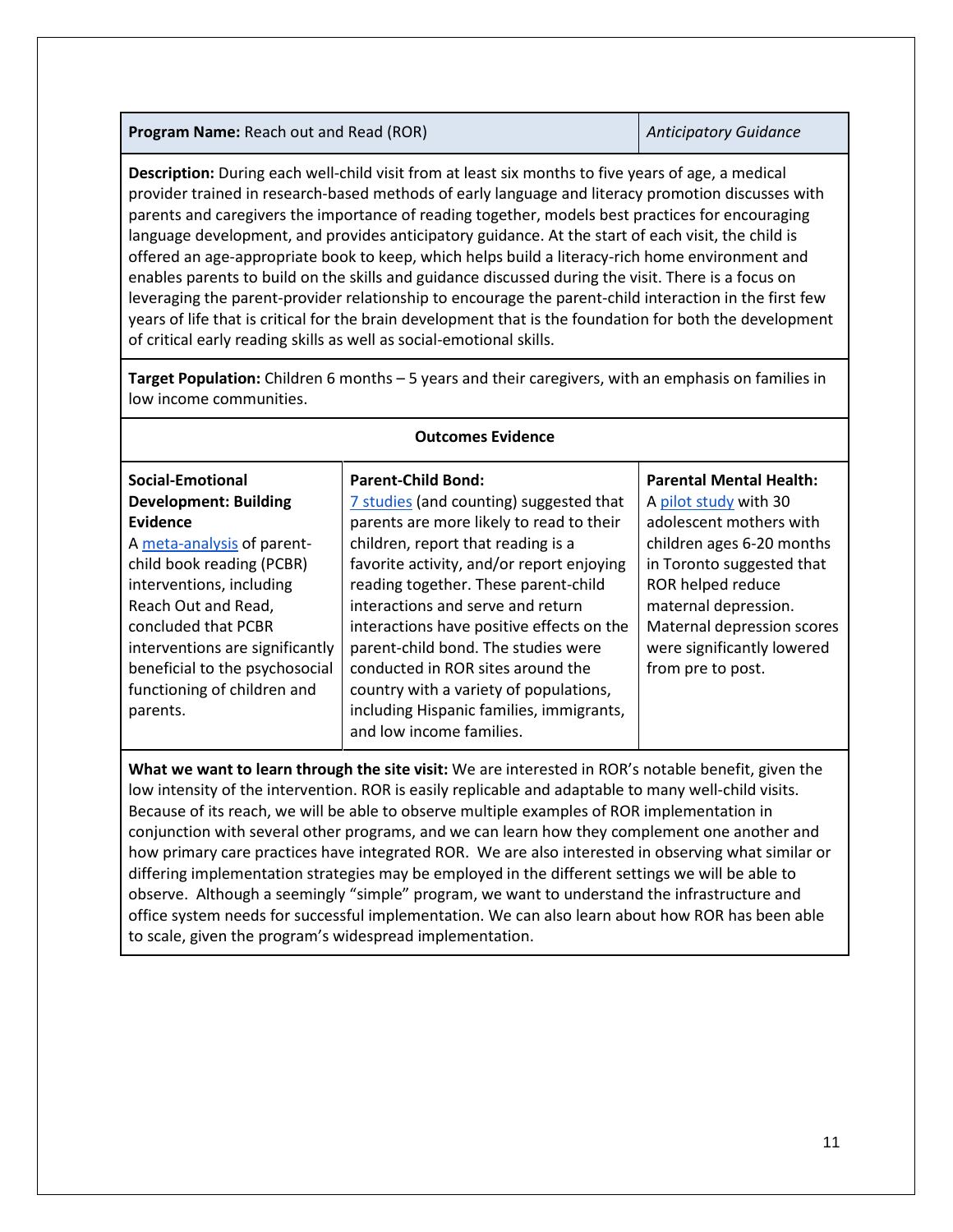**Program Name:** Thirty Million Words (TMW) / TMW Center for Early Learning + Public Health TMW-Well Baby and TMW-Pediatrics

**Description:** TMW-Well Baby is implemented in conjunction with the well-child pediatric visit. TMW Well-Baby is a series of interactive, video-based sessions (available in both English and Spanish) delivered in conjunction with the one, two, four, and six month well-child visits. The videos are designed to teach parents about infants' cognitive, language, and social-emotional development, and how to build a strong attachment in order to promote this development from the start. The videos are administered at the start of the well-child visit by the medical assistant. The TMW Center is developing TMW-Pediatrics, a professional development curriculum and continuing medical education training (CME) for pediatric care providers. The program is designed to deepen their knowledge of the role of early learning environments in foundational brain development and equip them with the tools to model behavioral strategies for caregivers that enrich child early language environments during routine well-child visits. TMW-Well Baby and TMW-Pediatrics are designed to complement one another.

**Target Population:** Children 0-3 and their caregivers with a focus on low income communities.

# **Outcomes Evidence: "Building"**

TMW-Well Baby is currently undergoing a longitudinal randomized controlled evaluation with 469 parent-child dyads enrolled across 10 Chicago pediatric primary care clinics, including eight FQHC clinics. Preliminary analyses find that parents demonstrate significant gains in knowledge of infant cognitive and language development, and demonstrate increases in language interactions with their children, an important aspect of the parental responsivity that promotes social-emotional development and the parent-child bond. Longer-term child outcome data to evaluate the impact of TMW-Well Baby on child language and social-emotional development are still being collected and will be analyzed over the coming year.

**What we want to learn through the site visit:** TMW-Well Baby is a simple intervention designed for and conducted at pediatric well-child visits, so we are interested in learning about how it fits into the workflow of the visits. We would like to see the coordinated approach that the care team uses to implement the intervention, with the medical assistant showing the video to the families (TMW-Well Baby) and the provider discussing it and providing anticipatory guidance (TMW-Pediatrics). The TMW Center is working on scaling their intervention and building their evidence base, so the intervention has strong potential to be spread. Furthermore, the TMW Center tracks the intervention's participants through the TMW Tech Platform, and they are working on redesigning the platform to integrate data for families who have participated in multiple interventions in the community and we would like to learn about the use of this data.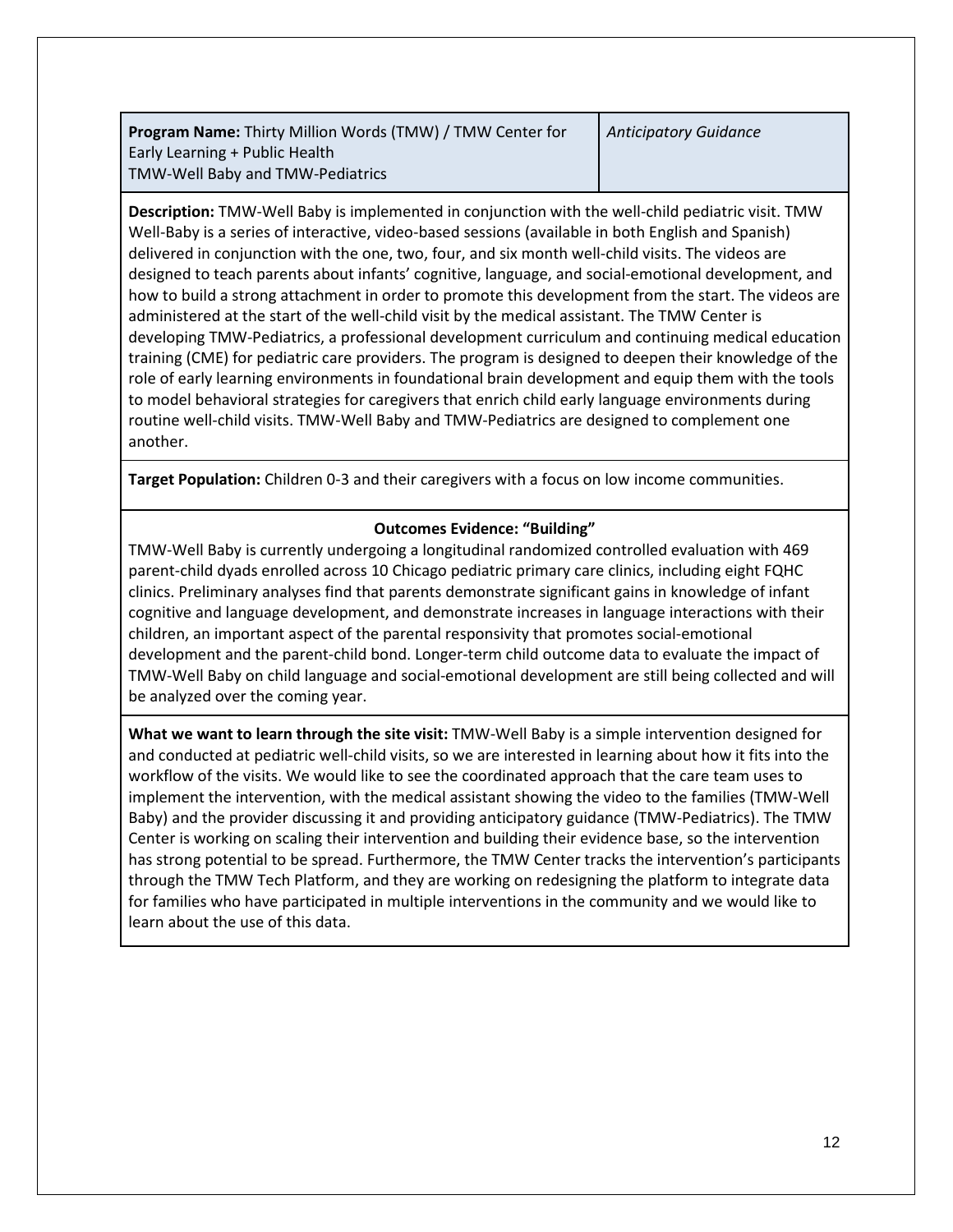**Program Name:** Video Interaction Project (VIP) **District in the United States of America** Christmas **Christian Observation** 

**Description:** [This program](https://www.youtube.com/watch?v=CkcJCz9JdX0&feature=youtu.be) uses the time that families are waiting for their pediatrician to record a video of parent-child interactions. These videos are recorded and reviewed by a VIP Child Development Specialist with parents. Through observation and reflection, the VIP Child Development Specialist reinforces how parents are supporting the child's learning and set goals with the parents to improve the parent-child interactions. There are 14 sessions that correspond with all well-child visits from 0-3 years old.

**Target Population:** Children 0-3 years and their caregivers with an emphasis on families in low income communities.

| <b>Outcomes Evidence</b>                                                                                                                                                                                                                                                                                                                                                                                                                                                                                                                                                                                                                                                                                                                                                                   |                                                                                                                                                                                                                                                                                                                                                                                                                                          |                                                                                                                                                        |  |
|--------------------------------------------------------------------------------------------------------------------------------------------------------------------------------------------------------------------------------------------------------------------------------------------------------------------------------------------------------------------------------------------------------------------------------------------------------------------------------------------------------------------------------------------------------------------------------------------------------------------------------------------------------------------------------------------------------------------------------------------------------------------------------------------|------------------------------------------------------------------------------------------------------------------------------------------------------------------------------------------------------------------------------------------------------------------------------------------------------------------------------------------------------------------------------------------------------------------------------------------|--------------------------------------------------------------------------------------------------------------------------------------------------------|--|
| <b>Social-Emotional Development:</b><br>The BELLE 0-3 Study was a randomized<br>controlled trial of two parent intervention<br>programs: the Video Interaction Project and<br>Building Blocks (BB). 463 families, from<br>primarily low-income immigrant backgrounds,<br>were assessed during the 0-3 period at a New<br>York public hospital. The study suggested the<br>VIP enhanced social-emotional development<br>of the child showing increasing positive<br>effects from 14 to 36 months old in areas such<br>as imitation and attention, reduced<br>separation distress, hyperactivity, and<br>externalizing problems, with sustained effects<br>at school entry 18 months following program<br>completion, including reductions in meeting a<br>clinical hyperactivity threshold. | <b>Parent-Child Bond:</b><br>Results from the BELLE 0-3<br>study indicated enhanced<br>parent engagement in<br>reading, play, and verbal<br>interactions with their<br>child which increased<br>parent-child interactions<br>and parental responsivity,<br>and sustained effects at<br>school entry 18 months<br>following program<br>completion. In addition,<br>there were reductions in<br>physical punishment and in<br>screen time. | <b>Parental Mental</b><br>Health:<br>Results from the BELLE<br>0-3 study indicated<br>reduced maternal<br>depressive symptoms<br>and parenting stress. |  |

**What we want to learn through the site visit:** We are interested in strategies used to promote all three of our outcomes. Because VIP is specifically designed for the well-child visit, we will look at how the intervention flows with the structure of the visit and how the VIP Child Development Specialist works with the care team to implement the program. We also want to understand the equipment and staff competency requirements for implementation.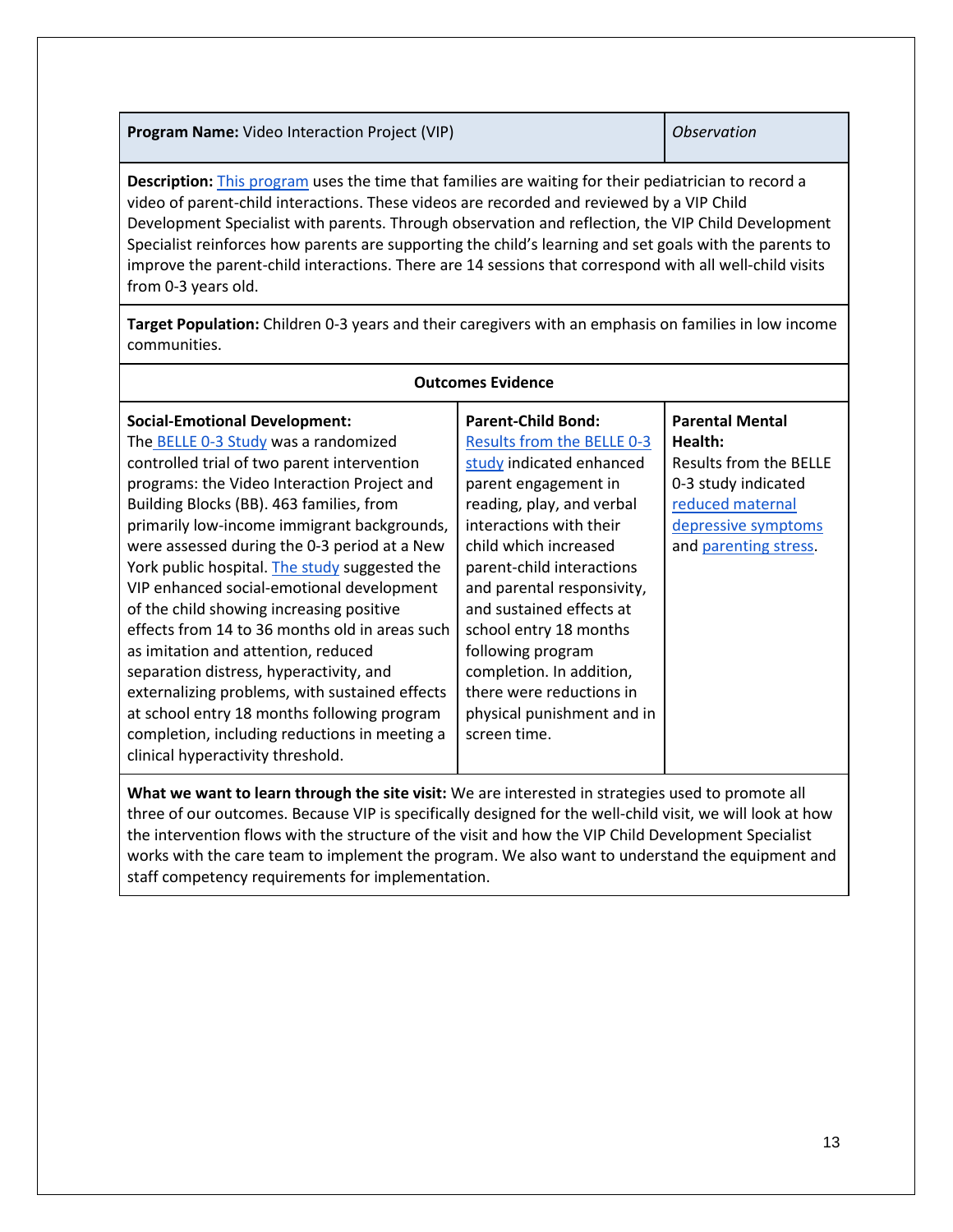# **Appendix C Selection Criteria**

| <b>Criteria</b>                              | What are we looking for?                                                                                                                                                                                                                                                                                                                                                                                                                                                                                                                                                                                                                                                                                                                                                             |  |
|----------------------------------------------|--------------------------------------------------------------------------------------------------------------------------------------------------------------------------------------------------------------------------------------------------------------------------------------------------------------------------------------------------------------------------------------------------------------------------------------------------------------------------------------------------------------------------------------------------------------------------------------------------------------------------------------------------------------------------------------------------------------------------------------------------------------------------------------|--|
| Age                                          | Program focuses on children ages 0-3 and their parents. If a program focuses on a broader<br>age range (e.g. ages 0-8 or ages 0-17), we will consider if the program identifies tailored<br>materials/supports for children ages 0-3 that promote social-emotional development.<br>Evidence of impact is specific to children ages 0-3.                                                                                                                                                                                                                                                                                                                                                                                                                                              |  |
| <b>Intervention Focus</b>                    | Program focuses on child's social-emotional development, parent-child bond, and/or<br>parental mental health.                                                                                                                                                                                                                                                                                                                                                                                                                                                                                                                                                                                                                                                                        |  |
| <b>Target Populations</b>                    | Race, cultural groups, immigrants (including by status), and socioeconomic status.<br>Program designed for or implemented with diverse cultural and racial groups and families<br>with higher needs (low-income, immigrants, education, age of parent, etc.). Program has<br>evidence of impact with those specific groups.                                                                                                                                                                                                                                                                                                                                                                                                                                                          |  |
| Community<br><b>Settings</b>                 | Programs are implemented in a diversity of settings and regions across the country.<br>Including, urban, suburban, rural, and tribal settings for example. Programs do not have to<br>be in multiple areas, but rather, the full list of 10 programs should represent diverse<br>settings and regions.                                                                                                                                                                                                                                                                                                                                                                                                                                                                               |  |
| <b>Evaluation of</b><br>impact               | Multiple evaluation methods indicate positive impact on social-emotional development,<br>parent-child bond, and/or parental mental health. For programs that are building<br>evidence, we will look for practice-based evidence and results that demonstrate impact<br>with the target population.                                                                                                                                                                                                                                                                                                                                                                                                                                                                                   |  |
|                                              | Impact is demonstrated through the experience of the PtP target populations and in<br>pediatric primary care settings. We will be also looking for evidence of reductions in<br>inequities in the three outcomes.                                                                                                                                                                                                                                                                                                                                                                                                                                                                                                                                                                    |  |
| <b>Evidence of Design</b><br><b>Elements</b> | The design elements can be identified in the program's description of its intervention or<br>core components. Program incorporates at least one of the 4 design elements of focus. In<br>addition, we will be looking to see:<br>A unique application of the design element.<br>Other design elements that are essential to the program.<br>High quality and intentional implementation [IA3] of the design element as<br>described in publicly available information, information gathered through the<br>nomination process or in follow up interviews with developers.<br>Data system to track and improve design elements.<br>Note: All design elements will be documented in order to learn about co-occurring design<br>elements and identify other essential design elements. |  |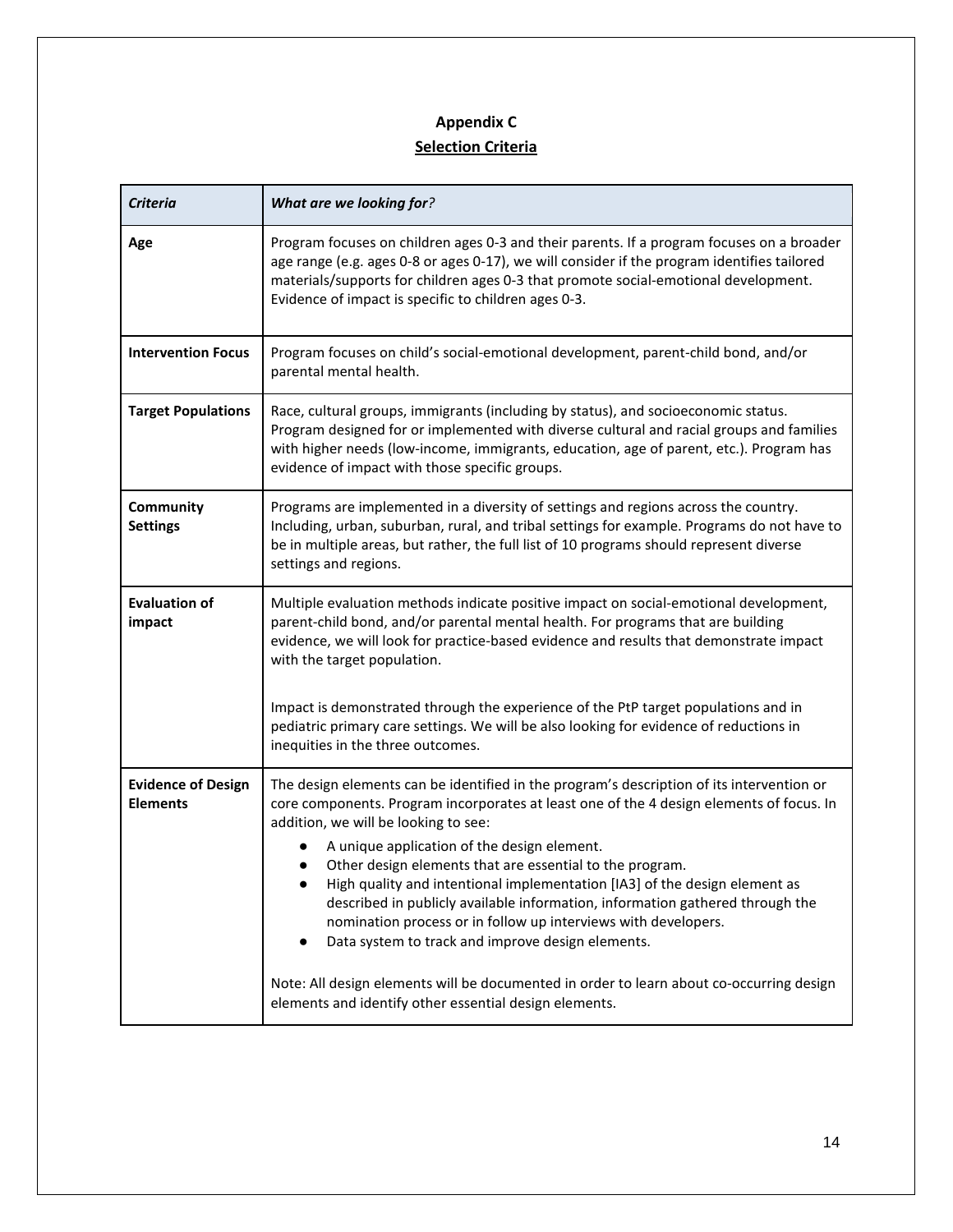| <b>Criteria</b>                                                                                          | What are we looking for?                                                                                                                                                                                                                                                                                                                                                                                                                                                                                                                                                                                                                                                                                                                                                                                                                                                                                                                                                                                                                                                                                                                                                                                                                                                           |
|----------------------------------------------------------------------------------------------------------|------------------------------------------------------------------------------------------------------------------------------------------------------------------------------------------------------------------------------------------------------------------------------------------------------------------------------------------------------------------------------------------------------------------------------------------------------------------------------------------------------------------------------------------------------------------------------------------------------------------------------------------------------------------------------------------------------------------------------------------------------------------------------------------------------------------------------------------------------------------------------------------------------------------------------------------------------------------------------------------------------------------------------------------------------------------------------------------------------------------------------------------------------------------------------------------------------------------------------------------------------------------------------------|
| Fit for Well-Child<br><b>Visits</b>                                                                      | Program was designed for a pediatric primary care setting or has been adapted and<br>implemented in a pediatric primary care setting. Evidence of impact exists from<br>implementation in pediatric primary care. Or,                                                                                                                                                                                                                                                                                                                                                                                                                                                                                                                                                                                                                                                                                                                                                                                                                                                                                                                                                                                                                                                              |
|                                                                                                          | Program has specific characteristics that make it suitable for adaptation to pediatric<br>primary care and specifically, to the well-child visit. Characteristics of programs suitable<br>for potential adaptation include:<br>Potential for reimbursement, including feasibility of billing as part of CPT codes<br>for Developmental Screening (96110).<br>Feasible intensity level (# of sessions, length of sessions, space needs).<br>٠<br>Brief interventions that can be conducted in a single well-child visit<br>Services that can be delivered by a community health worker or clinician or any<br>member of the care team.<br>Program's outcomes assessments (child and parent) demonstrated as feasible in<br>the pediatric primary care setting.                                                                                                                                                                                                                                                                                                                                                                                                                                                                                                                      |
| <b>Potential for</b><br>Spread/Scale                                                                     | Potential for spread and scale is focused on characteristics of the program practices and<br>infrastructure that would need to be in place (or in process) in order to scale up and<br>spread the implementation strategies. We propose using the National Implementation<br>Research Network definition of Readiness for Replication which suggests looking at the<br>following characteristics:<br>Qualified purveyor.<br>$\bullet$<br>Expert or technical assistance available (including materials).<br>$\bullet$<br>Mature sites to observe.<br>$\bullet$<br>Several replications (Program implemented in multiple clinics).<br>Operational definitions of essential functions.<br>$\bullet$<br>Implementation components operationalized (e.g. staff competency,<br>$\bullet$<br>organizational support, leadership).<br>In addition, other criteria to include:<br>Cost using a relative scale (\$, \$\$, \$\$\$).<br>Approach to adaptation and innovation, including data system for CQI.<br>Viable financing mechanism.<br>Demand from parents and providers for the program.<br>Note: We may want to consider in later research stages (developer interviews & site visits)<br>how external factors, such as political will, impact the potential for spread and scale. |
| <b>Family and</b><br>Community<br><b>Engagement in</b><br><b>Program Design</b><br>and<br>Implementation | Families and communities were involved in the design of the program and ongoing<br>structures and processes are in place to include families in implementation, adaptation,<br>quality improvement and evaluation. Program has:<br>A strengths-based, partnership approach with families.<br>A documented design process that included families and communities.<br>Ongoing structures in place to include families in the implementation, adaptation,<br>quality improvement and evaluation of the program. (Satisfaction surveys,<br>advisory boards, qualitative interviews, quality improvement committees, etc.)                                                                                                                                                                                                                                                                                                                                                                                                                                                                                                                                                                                                                                                              |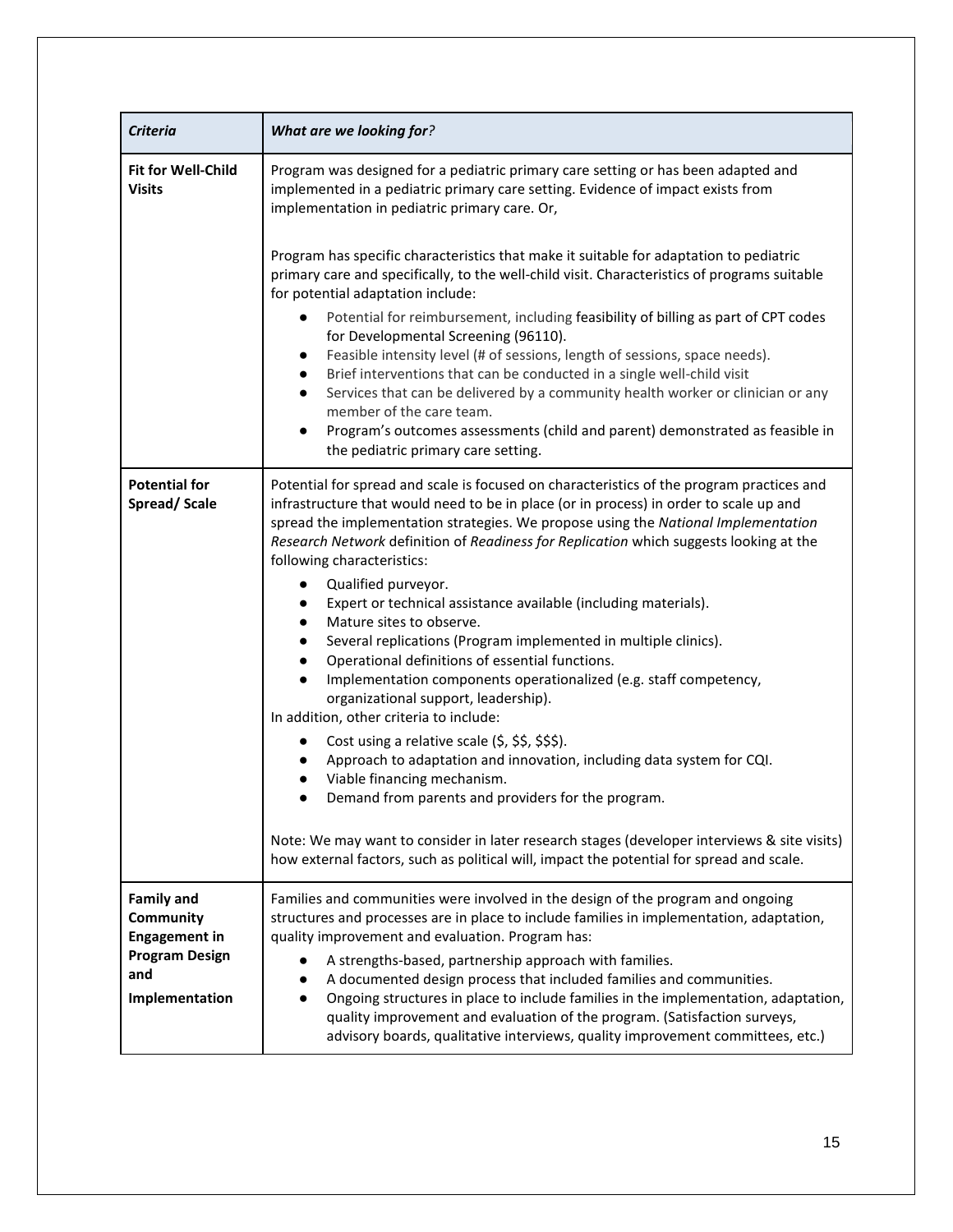## **Appendix D Programs Organized by Primary Focus Categories**

The 68 programs organized below into categories that reflect the strategies that are the primary focus of the program intervention. Please note that many of these programs could fit into multiple categories.

**Anticipatory Guidance-** Anticipatory guidance for parents during the well-child visit provided by providers/ clinicians. These programs seek to enhance the anticipatory guidance recommended in Bright Futures for social-emotional development of young children.

- Brazelton Touchpoints
- Connect the Dots
- PURPLE Curriculum
- Incredible Years
- Reach Out and Read
- Thirty Million Words
- Talk Read Engage Encourage

**Screening, Connection and Access-** Models that use screening to identify family needs including developmental concerns, parental mental health and/or concrete supports.

- ACE Screening Intervention
- Assuring Better Child Health and Development (ABCD) Program
- Centralized Resource and Referral Hub
- Safe Environment for Every Kid
- Welch Emotional Connection Screening

**Health Related Resources-** Resources that families can use in the well-child visit or at home that offer child development and parenting tips (i.e., handouts, booklets, or videos).

- All Babies Cry
- Pasaporte a la Salad
- Play Nicely
- Preventing Behavioral Problems
- Earlier is easer

**Curriculum based courses for parents/caregivers-** Courses conducted over a longer period of time (e.g. full day workshops, group education classes. or DVD/ online based courses)**.**

- Arts in Play
- Attachment Vitamins
- Bringing Baby Home
- Chicago Parent Program
- Circle of Security Parenting
- Collaborative Problem-Solving Approach
- Effective Black Parenting Program
- Family Expectations
- Family Foundations
- Legacy for Children
- Mothers and Babies Course
- Parent Corps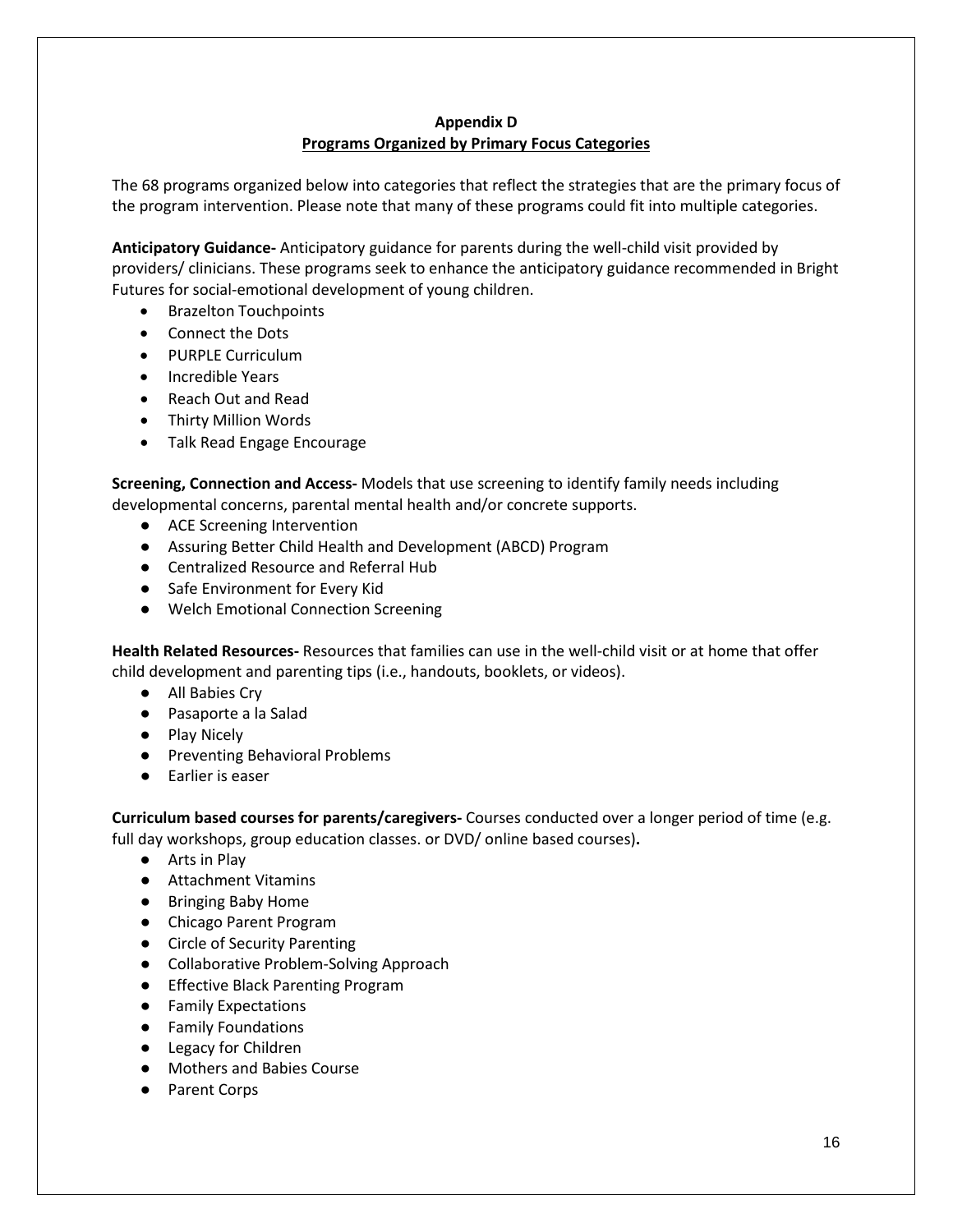- PriCARE
- Supporting Father Involvement
- Systematic Training for Effective Parenting
- Triple P Parenting Program
- Tuning into Kids

**Observations-** Observations conducted during the well-child visit, therapy session or by videoing interactions and followed with reflection and consultation with the parent.

- Attachment and Behavioral Catch Up
- Family Nurture Intervention
- Filming Interactions to Nurture Development (FIND)
- Newborn Behavioral Observations
- Video Intervention Therapy
- Video Interaction Project
- Parent-child Interaction Therapy

**Group Well-Child Visit-** Group well-child visits that include parenting education components and are designed to increase parent agency and connection to resources**.**

- Centering Parenting
- Empowering Mothers

**Mental Health Consultation-** Mental health consultation provided to the primary care clinics or integrated consultation model to provide support to the parent/ child within the practice.

- Family Practice and Counseling Network
- Maryland Behavioral Health Integration in Pediatric Primary Care
- Massachusetts Child Psychiatry Access Program (MCPAP) and MCPAP for Moms
- Nassau Thrives
- Project LAUNCH (National Multi-Site Federal Program)
- Tulane Early Learning Collaborative

**Physician Extender-** Models that include licensed professionals or trained community health workers, embedded in the care team and focused on providing support for families during and/ or outside of the well-child visit.

- Healthy Steps
- New Haven Mental health Outreach for Moms (MOMs) Partnership
- Project DULCE (Development Understanding and Legal Collaboration for Everyone)
- Project LAUNCH (Boston)

**Home Visiting-** Individual home visits to mothers, parents, and caregivers. Home Visiting services may include educational/ curriculum components, relationship building and/or screenings.

- Every Child Succeeds
- Family Connects
- HealthConnect One Community Based Doula
- HealthConnect One Breastfeeding Peer Counselor
- Healthy Start + Family Thriving Program
- HIPPY USA (Home Instruction for Parents of Preschool Youngsters)
- Infant Health and Development Program
- Minding the Baby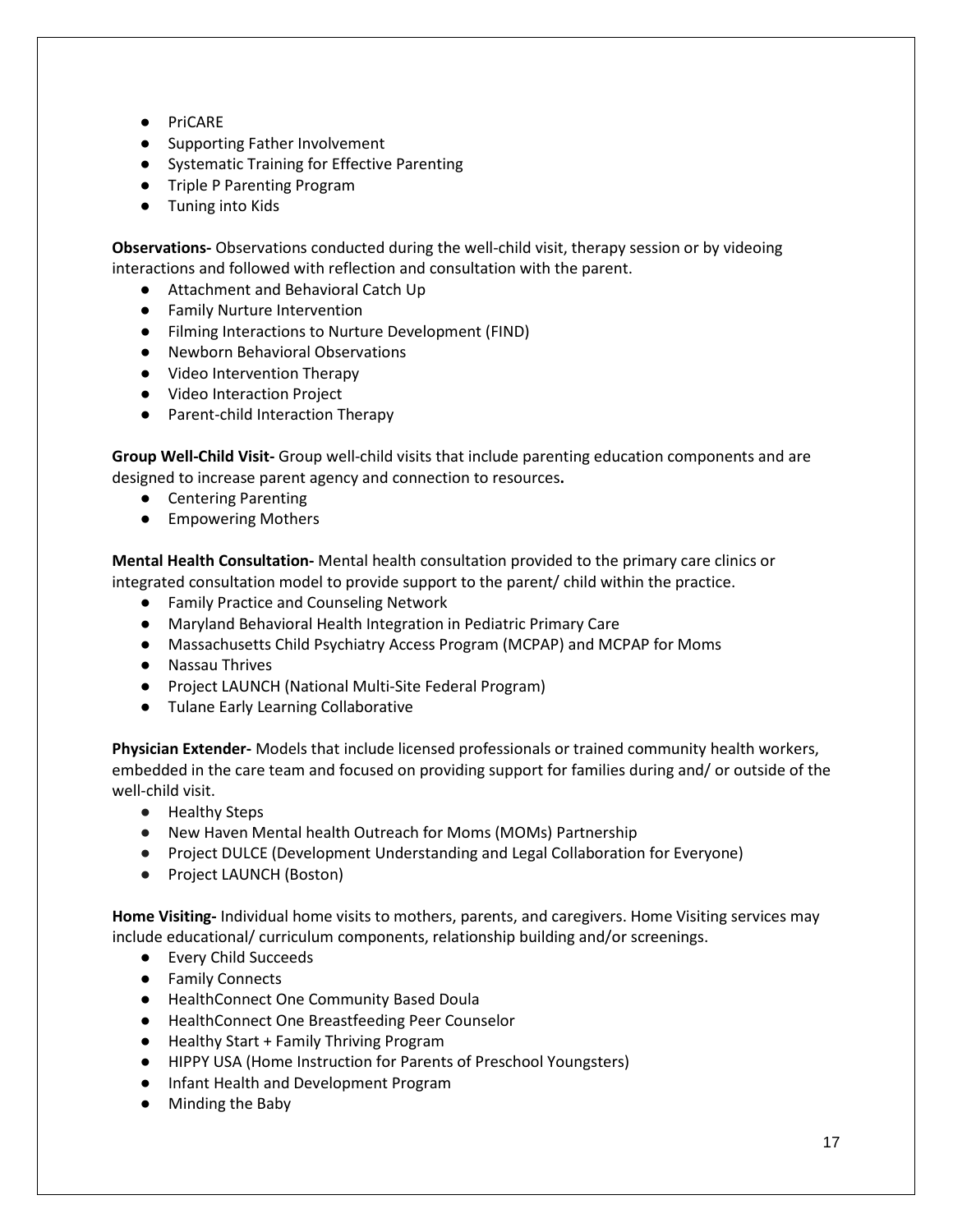● Parents as Teachers

**Provider-level Trainings/ Continuous Quality Improvement-** Efforts are geared towards improving the model of care in the clinic and/or how professional staff interact with families and children.

- Educating Practices in the Community
- Fussy Baby FAN
- Mount Sinai Parenting Center (Residency Curriculum)
- Promoting First Relationships
- Quality through Technology and Innovation in Pediatrics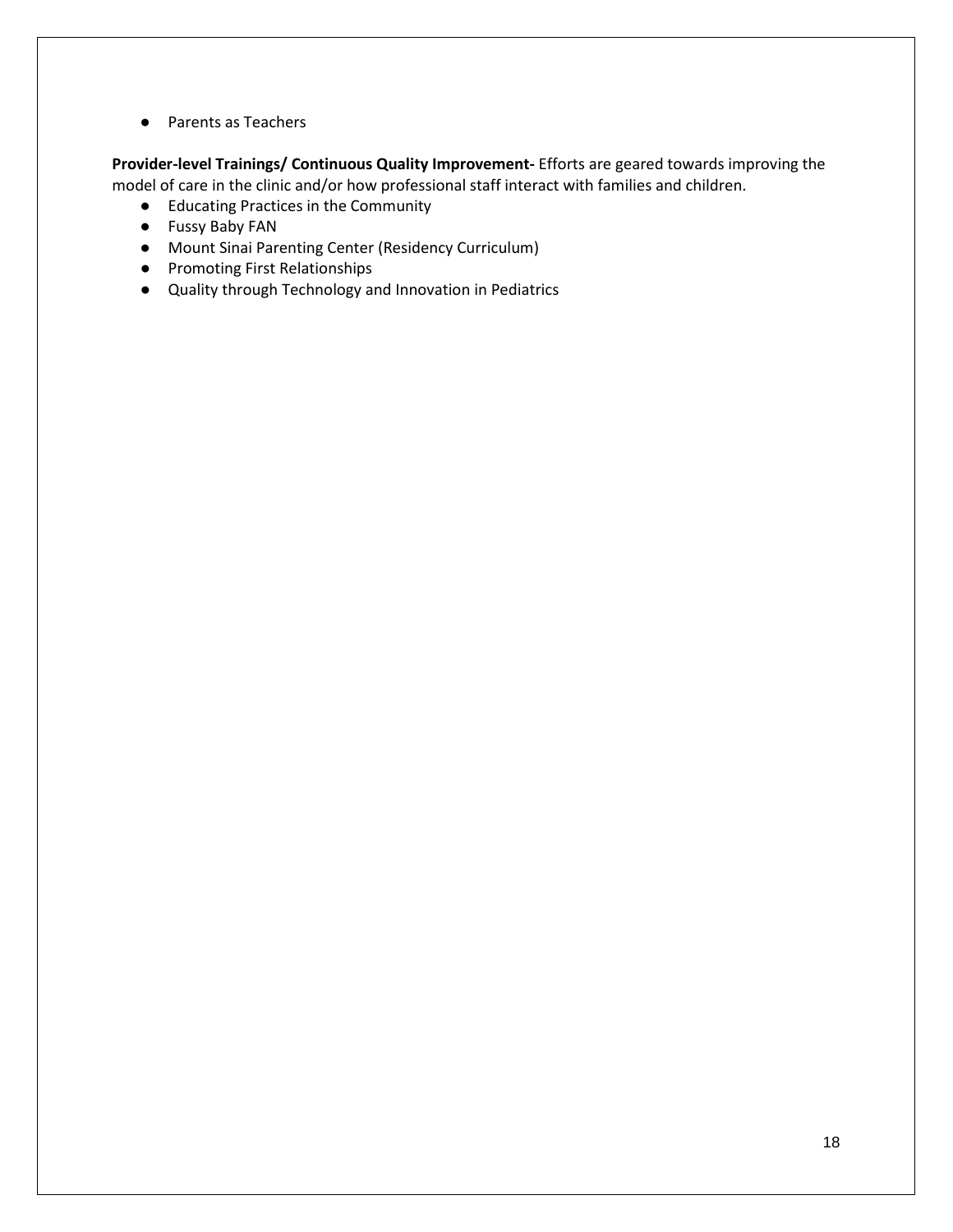# **Appendix E References**

## **Definitions of Outcomes**

NICHQ, Promoting Young Children's (Ages 0-3) Socioemotional Development in Primary Care. [https://www.nichq.org/resource/promoting-young-childrens-ages-0-3-socioemotional-development](https://www.nichq.org/resource/promoting-young-childrens-ages-0-3-socioemotional-development-primary-care)[primary-care](https://www.nichq.org/resource/promoting-young-childrens-ages-0-3-socioemotional-development-primary-care) (2016).

Darling-Churchill, K. E., & Lippman, L. (2016). Early childhood social and emotional development: Advancing the field of measurement. *Journal of Applied Developmental Psychology,45*, 1-7. doi:10.1016/j.appdev.2016.02.002

National Scientific Council on the Developing Child. Winter, 2004. "Children's Emotional Development Is Built into the Architecture of Their Brains" Working Paper No. 2

Cohen, J., and others. 2005. Helping Young Children Succeed: Strategies to Promote Early Childhood Social and Emotional Development. Washington, DC: National Conference of State Legislatures and Zero to Three. (accessed on December 7, 2006).

Yates, T., Ostrosky, M.M., Cheatham, G. A., Fettig, A., Shaffer, L., & Santos, R. M. (2008). Research synthesis on screening and assessing social-emotional competence. Retrieved from Center on the Social Emotional Foundations for Early Learning [\(http://csefel.vanderbilt.edu/documents/rs\\_screening\\_assessment.pdf\)](http://csefel.vanderbilt.edu/documents/rs_screening_assessment.pdf).

### **Reach out and Read**

Golova, N., Alario, A. J., Vivier, P. M., Rodriguez, M., & High, P. C. (1999). Literacy Promotion for Hispanic Families in a Primary Care Setting: A Randomized, Controlled Trial. *Pediatrics,103*(5), 993-997. doi:10.1542/peds.103.5.993

High, P., Hopmann, M., Lagasse, L., & Linn, H. (1998). Evaluation of a Clinic-Based Program to Promote Book Sharing and Bedtime Routines Among Low-Income Urban Families With Young Children. *Archives of Pediatrics & Adolescent Medicine,152*(5), 459-465. doi:10.1001/archpedi.152.5.459

Kumar, M. M., Cowan, H. R., Erdman, L., Kaufman, M., & Hick, K. M. (2015). Reach Out and Read is Feasible and Effective for Adolescent Mothers: A Pilot Study. *Maternal and Child Health Journal,20*(3), 630-638. doi:10.1007/s10995-015-1862-3

Needlman, R., Fried, L. E., Morley, D. S., Taylor, S., & Zuckerman, B. (1991). Clinic-Based Intervention to Promote Literacy. *American Journal of Diseases of Children,145*(8), 881-884. doi:10.1001/archpedi.1991.02160080059021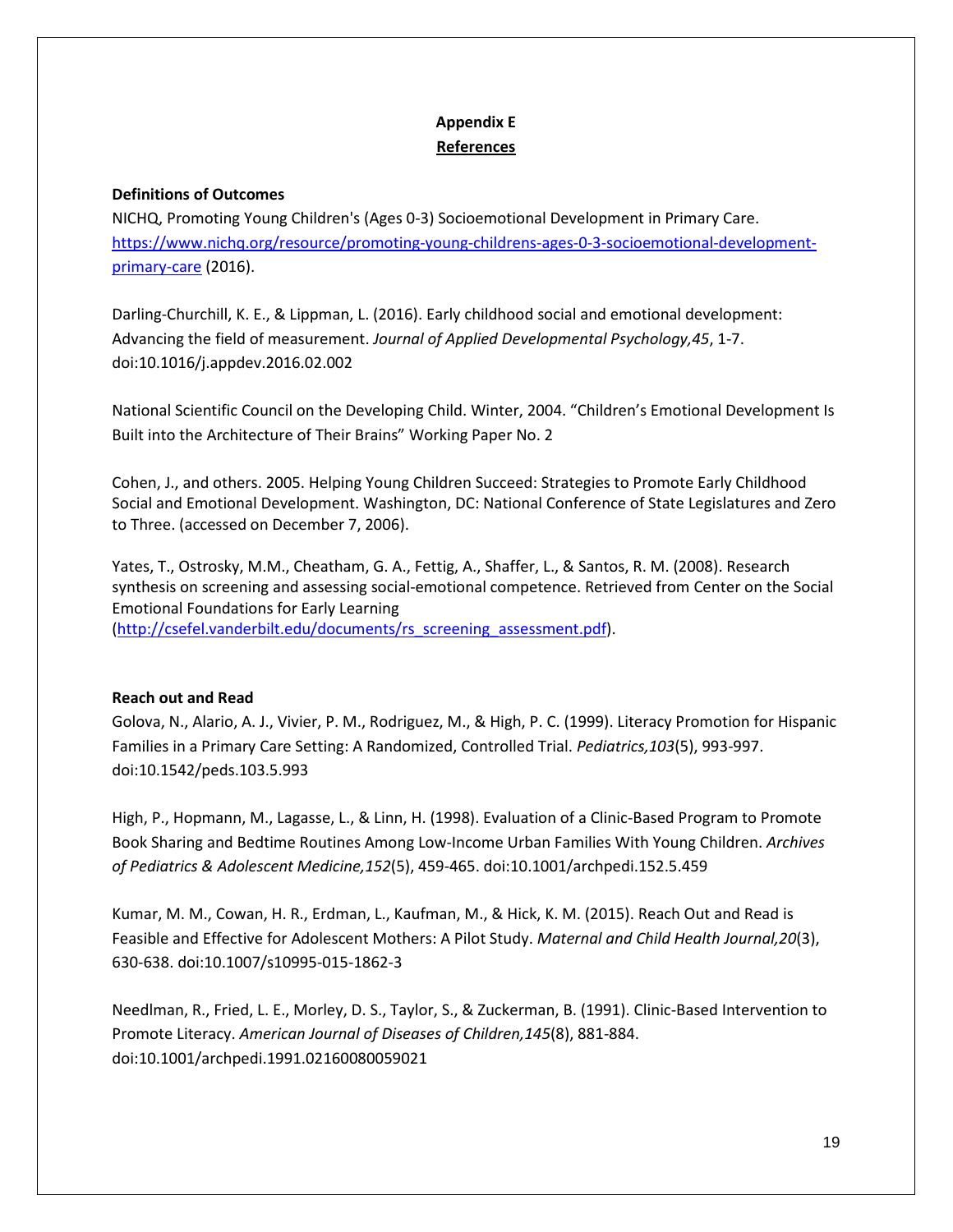Needlman, R., Toker, K. H., Dreyer, B. P., Klass, P., & Mendelsohn, A. L. (2005). Effectiveness of a Primary Care Intervention to Support Reading Aloud: A Multicenter Evaluation. *Ambulatory Pediatrics,5*(4), 209- 215. doi:10.1367/a04-110r.1

Sanders, L. M., Gershon, T. D., Huffman, L. C., & Mendoza, F. S. (2000). Prescribing Books for Immigrant Children. *Archives of Pediatrics & Adolescent Medicine,154*(8), 771-777. doi:10.1001/archpedi.154.8.771

Silverstein, M., Iverson, L., & Lozano, P. (2002). An English-Language Clinic-Based Literacy Program Is Effective for a Multilingual Population. *Pediatrics,109*(5). doi:10.1542/peds.109.5.e76

Weitzman, C. C., Roy, L., Walls, T., & Tomlin, R. (2004). More Evidence for Reach Out and Read: A Home-Based Study. *Pediatrics,113*(5), 1248-1253. doi:10.1542/peds.113.5.1248

Xie, Q., Chan, C. H., Ji, Q., & Chan, C. L. (2017). Psychosocial Effects of Parent-Child Book Reading Interventions: A Meta-analysis. *Pediatrics, 141*(4). doi:10.1542/peds.2017-267

*The following website was used: [http://www.reachoutandread.org/our-impact/reach-out-and-read-the](http://www.reachoutandread.org/our-impact/reach-out-and-read-the-evidence/)[evidence/](http://www.reachoutandread.org/our-impact/reach-out-and-read-the-evidence/)*

### **Thirty Million Words**

*Information about current evaluation was retrieved from Program Survey and developer interview.*

### **Incredible Years**

Jones, C. H., Hutchings, J., Erjavec, M., & Hughes, J. C. (2012). Parent and group leader feedback and costs from a programme for parents and babies. *Community Practitioner,85*(11), 26–29.

Mcmenamy, J., Sheldrick, R. C., & Perrin, E. C. (2011). Early Intervention in Pediatrics Offices for Emerging Disruptive Behavior in Toddlers. *Journal of Pediatric Health Care,25*(2), 77-86. doi:10.1016/j.pedhc.2009.08.008

Perrin, E. C., Sheldrick, R. C., Mcmenamy, J. M., Henson, B. S., & Carter, A. S. (2014). Improving Parenting Skills for Families of Young Children in Pediatric Settings. *JAMA Pediatrics,168*(1), 16. doi:10.1001/jamapediatrics.2013.2919

### **Empowering Mothers**

Jeung, J., Chow, J., Lieu, M., Say, K., Bataa, G., Liang, S., . . . Lau, K. (2016). Empowering Mothers: A Model for Promoting Resilience through Group Well-Child Checks. *Pediatrics,137*(Supplement 3). doi:10.1542/peds.137.supplement\_3.15a

## **CenteringParenting**

Chen, L., Crockett, A. H., Covington-Kolb, S., Heberlein, E., Zhang, L., & Sun, X. (2017). Centering and Racial Disparities (CRADLE study): Rationale and design of a randomized controlled trial of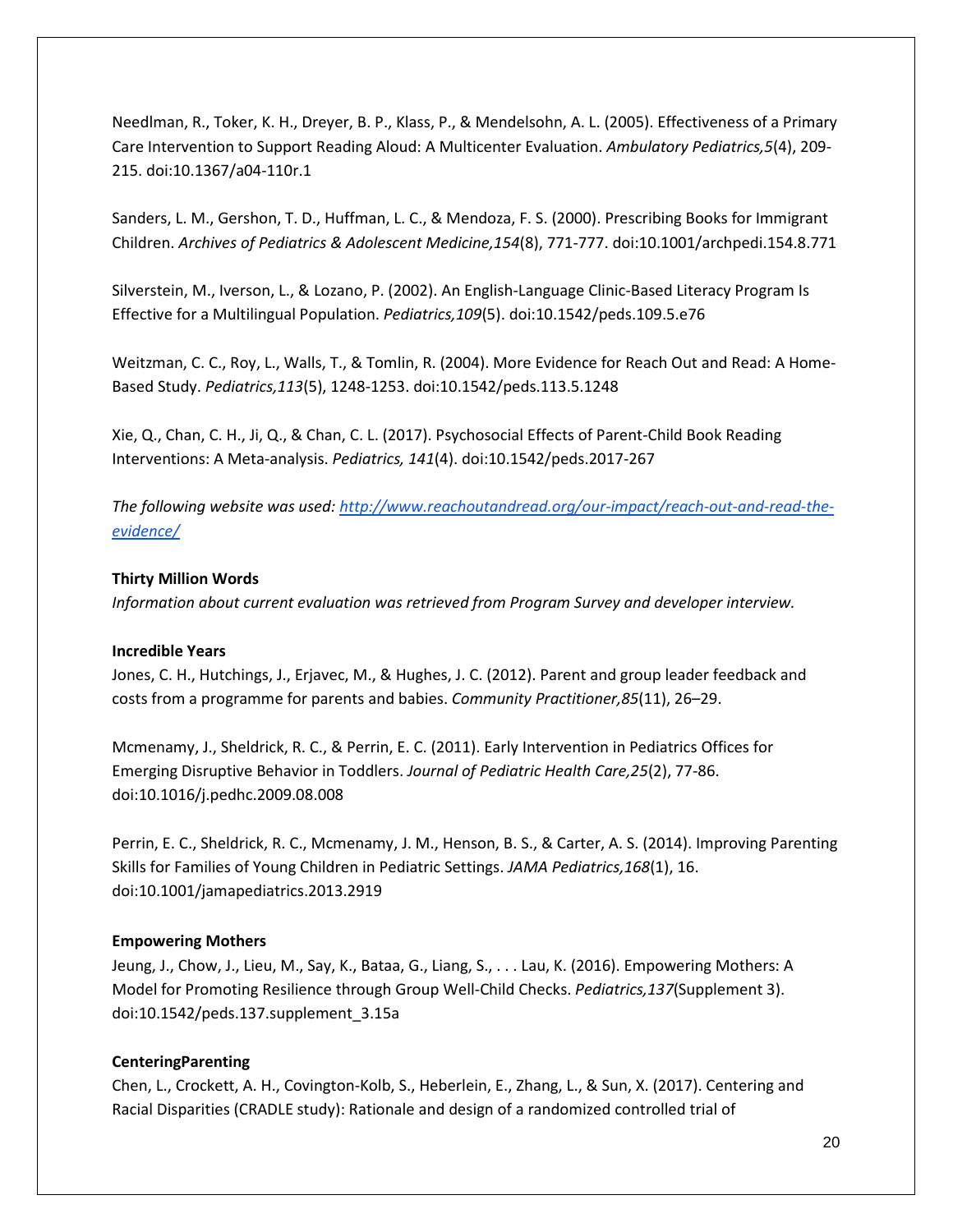centeringpregnancy and birth outcomes. *BMC Pregnancy and Childbirth,17*(1). doi:10.1186/s12884-017- 1295-7

*The following website was used: [https://www.centeringhealthcare.org/uploads/homepage\\_hero/Centering-Bib-2017-with-Branding.pdf](https://www.centeringhealthcare.org/uploads/homepage_hero/Centering-Bib-2017-with-Branding.pdf)*

*Information about current RCT was retrieved from Program Survey and developer interview.*

## **Video Interaction Project**

Berkule, S. B., Cates, C. B., Dreyer, B. P., Huberman, H. S., Arevalo, J., Burtchen, N., . . . Mendelsohn, A. L. (2014). Reducing Maternal Depressive Symptoms Through Promotion of Parenting in Pediatric Primary Care. *Clinical Pediatrics,53*(5), 460-469. doi:10.1177/0009922814528033

Canfield, C. F., Weisleder, A., Cates, C. B., Huberman, H. S., Dreyer, B. P., Legano, L. A., . . . Mendelsohn, A. L. (2015). Primary Care Parenting Intervention and Its Effects on the Use of Physical Punishment Among Low-Income Parents of Toddlers. *Journal of Developmental & Behavioral Pediatrics, 36*(8), 586- 593. doi:10.1097/dbp.0000000000000206

Cates, CB, Weisleder, A., Berkule Johnson, S, Seery, A, Canfield, C, Huberman, H, Dreyer, B, Mendelsohn, AL. Enhancing Parent Talk, Reading, and Play in Primary Care: Sustained Impacts of the Video Interaction Project. *The Journal of Pediatrics*, 2018. Aug;199:49-56.e1. doi: 10.1016/j.jpeds.2018.03.002. Epub 2018 Apr 24. PMID: 29703577

Cates, C. B., Weisleder, A., Dreyer, B. P., Johnson, S. B., Vlahovicova, K., Ledesma, J., & Mendelsohn, A. L. (2015). Leveraging Healthcare to Promote Responsive Parenting: Impacts of the Video Interaction Project on Parenting Stress. *Journal of Child and Family Studies,25*(3), 827-835. doi:10.1007/s10826-015- 0267-7

Mendelsohn, A.L., Cates, C.B., Weisleder, A., Berkule Johnson, S., Seery, A. M., Canfield, C. F., Huberman, H. S., Dreyer, B.P. Reading Aloud, Play, and Social-Emotional Development. *Pediatrics* 2018;141(5):e20173393.

Mendelsohn, A. L., Dreyer, B. P., Brockmeyer, C. A., Berkule-Silberman, S. B., Huberman, H. S., & Tomopoulos, S. (2011). Randomized Controlled Trial of Primary Care Pediatric Parenting Programs. *Archives of Pediatrics & Adolescent Medicine, 165*(1). doi:10.1001/archpediatrics.2010.266

Mendelsohn, A. L., Huberman, H. S., Berkule, S. B., Brockmeyer, C. A., Morrow, L. M., & Dreyer, B. P. (2011). Primary Care Strategies for Promoting Parent-Child Interactions and School Readiness in At-Risk Families. *Archives of Pediatrics & Adolescent Medicine,165*(1), 33-41. doi:10.1001/archpediatrics.2010.254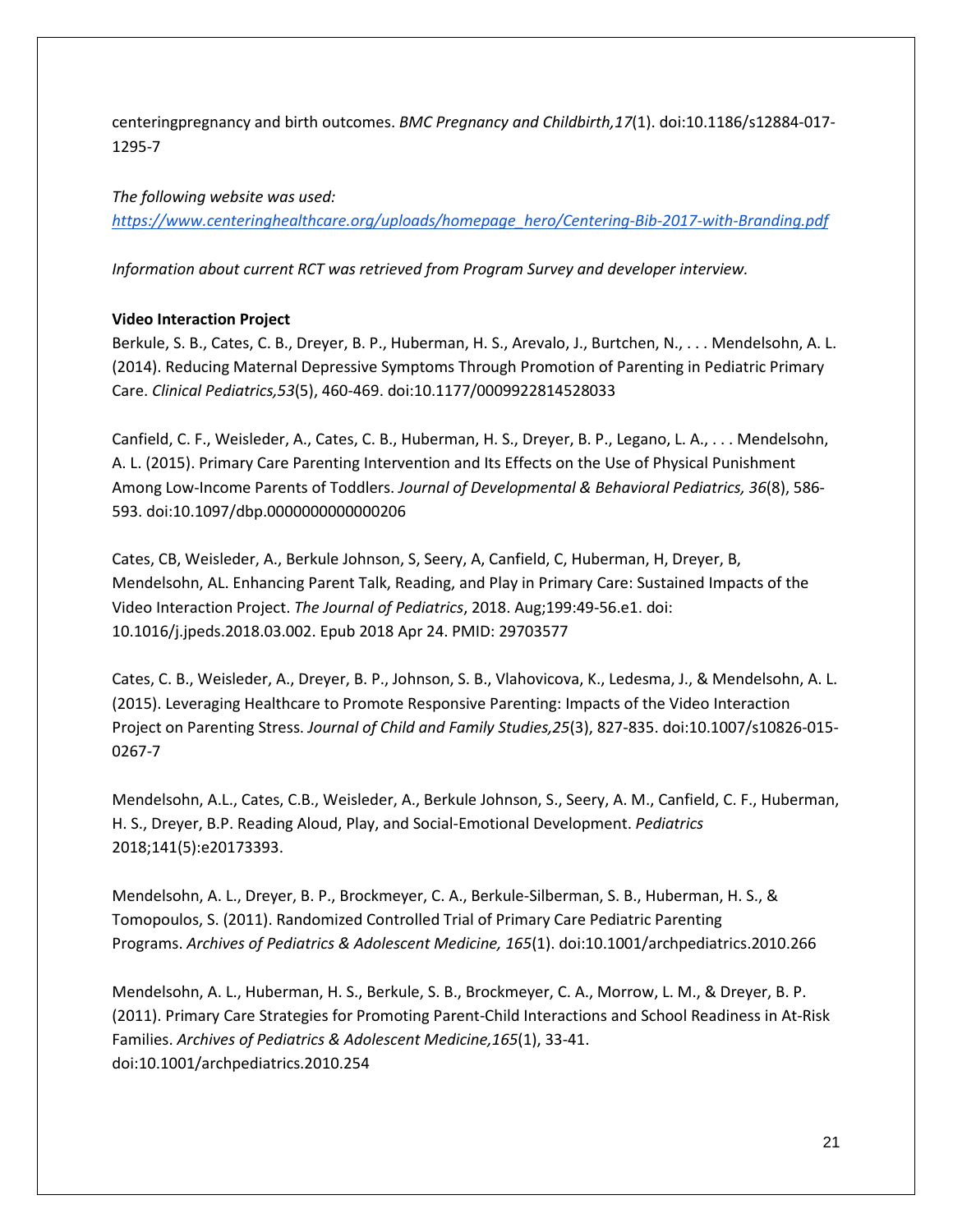Weisleder, A., Cates, C. B., Dreyer, B. P., Johnson, S. B., Huberman, H. S., Seery, A. M., . . . Mendelsohn, A. L. (2016). Promotion of Positive Parenting and Prevention of Socioemotional Disparities. *Pediatrics,137*(2). doi:10.1542/peds.2015-3239

*The following website was used: <https://med.nyu.edu/pediatrics/developmental/research/belle-project/research-projects>*

# **Mental Health Outreach for Mothers (MOMS) Partnership**

*The following website was used:<https://medicine.yale.edu/psychiatry/moms/impact/>*

## **Healthy Steps**

Briggs, R. D., Silver, E. J., Krug, L. M., Mason, Z. S., Schrag, R. D. A., Chinitz, S., & Racine, A. D. (2014). Healthy Steps as a moderator: The impact of maternal trauma on child social-emotional development. *Clinical Practice in Pediatric Psychology, 2*(2), 166-175. [http://dx.doi.org/10.1037/cpp0000060](http://psycnet.apa.org/doi/10.1037/cpp0000060)

Caughy, M. O., Huang, K., Miller, T., & Genevro, J. L. (2004). The effects of the Healthy Steps for Young Children Program: Results from observations of parenting and child development. *Early Childhood Research Quarterly,19*(4), 611-630. doi:10.1016/j.ecresq.2004.10.004

Folger, A. T., Putnam, K. T., Putnam, F. W., Peugh, J. L., Eismann, E. A., Sa, T., . . . Ammerman, R. T. (2017). Maternal Interpersonal Trauma and Child Social-Emotional Development: An Intergenerational Effect. *Paediatric and Perinatal Epidemiology,31*(2), 99-107. doi:10.1111/ppe.12341

Guyer, B., Barth, M., Bishai, D., Caughy, M., Clark, B., Burkom, D.,... Tang, C. (2003). Healthy Steps: The first three years: The Healthy Steps for Young Children Program National Evaluation. Johns Hopkins Bloomberg School of Public Health, February 28, 2003. Retrieved from [www.jhsph.edu/research/centers-and-institutes/womens-and-childrenshealth-policy](http://www.jhsph.edu/research/centers-and-institutes/womens-and-childrenshealth-policy-center/projects/Healthy_Steps/frnatleval.html)[center/projects/Healthy\\_Steps/frnatleval.html](http://www.jhsph.edu/research/centers-and-institutes/womens-and-childrenshealth-policy-center/projects/Healthy_Steps/frnatleval.html)

Johnston, B. D., Huebner, C. E., Anderson, M. L., Tyll, L. T., & Thompson, R. S. (2006). Healthy Steps in an Integrated Delivery System. *Archives of Pediatrics & Adolescent Medicine,160*(8), 793-800. doi:10.1001/archpedi.160.8.793

Johnston, B. D., Huebner, C. E., Tyll, L. T., Barlow, W. E., & Thompson, R. S. (2004). Expanding developmental and behavioral services for newborns in primary care. *American Journal of Preventive Medicine,26*(4), 356-366. doi:10.1016/j.amepre.2003.12.018

Piotrowski, C. C., Talavera, G. A., & Mayer, J. A. (2009). Healthy Steps: A Systematic Review of a Preventive Practice-Based Model of Pediatric Care. *Journal of Developmental & Behavioral Pediatrics,30*(1), 91-103. doi:10.1097/dbp.0b013e3181976a95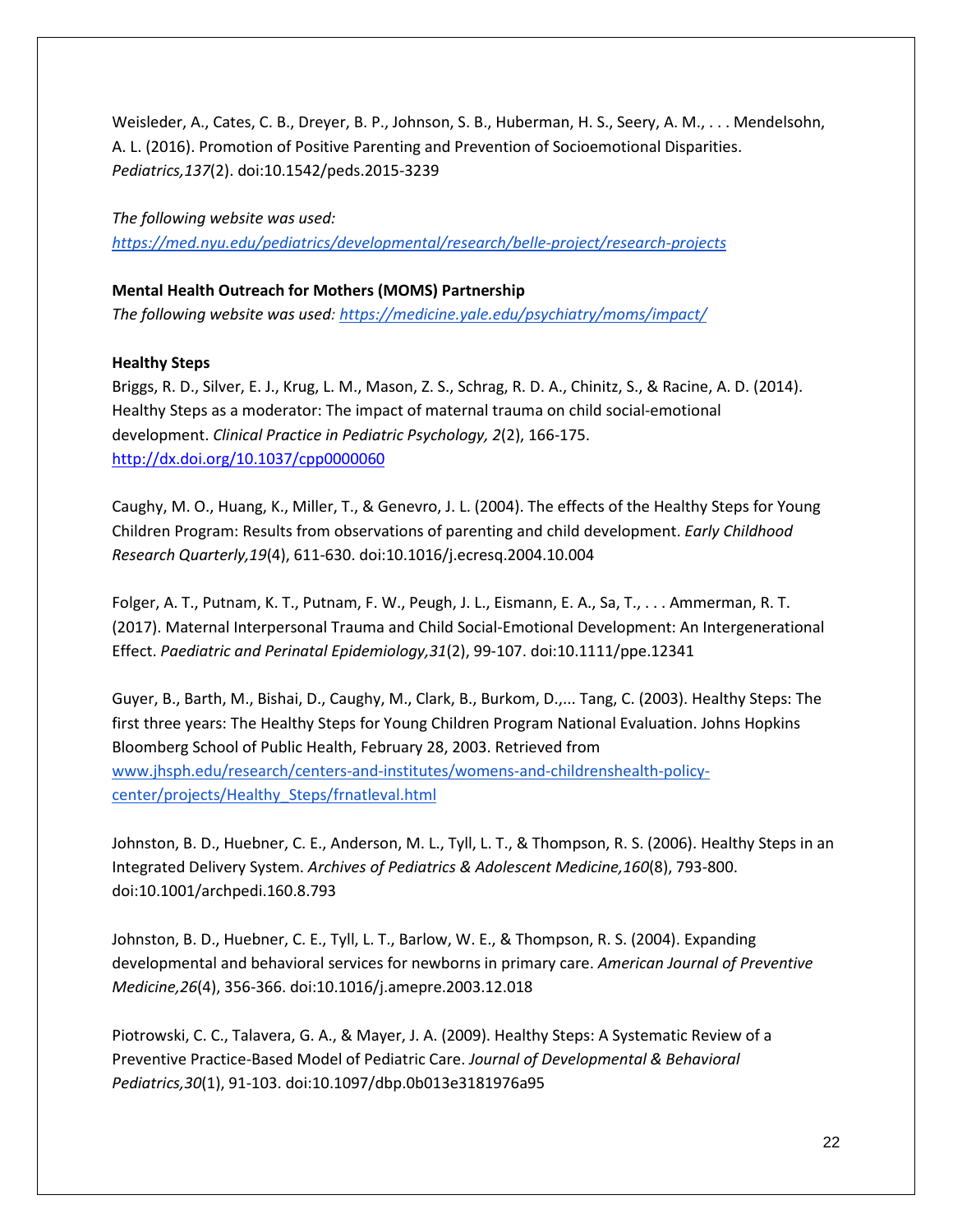Social-Emotional Screening for Infants and Toddlers in Primary Care. (2012). *Pediatrics,129*(2). doi:10.1542/peds.2010-2211d

*The following website was used:* [https://ztt](https://ztt-healthysteps.s3.amazonaws.com/documents/5/attachments/ZTT_HealthySteps_Outcomes_Sept2017_r5.pdf?1506538354)[healthysteps.s3.amazonaws.com/documents/5/attachments/ZTT\\_HealthySteps\\_Outcomes\\_Sept2017\\_r](https://ztt-healthysteps.s3.amazonaws.com/documents/5/attachments/ZTT_HealthySteps_Outcomes_Sept2017_r5.pdf?1506538354) [5.pdf?1506538354](https://ztt-healthysteps.s3.amazonaws.com/documents/5/attachments/ZTT_HealthySteps_Outcomes_Sept2017_r5.pdf?1506538354)

## **DULCE (Developmental Understanding and Legal Collaboration for Everyone)**

Sege, R., Kaplan-Sanof, M., Morton, S. J., Velasco-Hodgson, C. M., Preer, G., Morakinyo, G., . . . Krathen, J. (2018). Project DULCE: Strengthening Families through Enhanced Primary Care. *Zero to Three, 35(1)*, 10-18.

Sege, R., Preer, G., Morton, S. J., Cabral, H., Morakinyo, O., Lee, V., . . . Kaplan-Sanoff, M. (2015). Medical-Legal Strategies to Improve Infant Health Care: A Randomized Trial. *Pediatrics,136*(1), 97-106. doi:10.1542/peds.2014-2955

## **Massachusetts Project LAUNCH (Linking Actions for Unmet Needs in Children's Health)**

Molnar, B. E., Lees, K. E., Roper, K., Byars, N., Méndez-Peñate, L., Moulin, C., . . . Allen, D. (2018). Enhancing Early Childhood Mental Health Primary Care Services: Evaluation of MA Project LAUNCH. *Maternal and Child Health Journal*. doi:10.1007/s10995-018-2548-4

## **Family Connects**

Dodge, K. A., Goodman, W. B., Murphy, R. A., O'Donnell, K., Sato, J., & Guptill, S. (2014). Implementation and Randomized Controlled Trial Evaluation of Universal Postnatal Nurse Home Visiting. American Journal of Public Health, 104(0 1), S136–S143. http://doi.org/10.2105/AJPH.2013.301361

Dodge, K. A., Goodman, W. B., Murphy, R. A., Odonnell, K., & Sato, J. (2013). Randomized Controlled Trial of Universal Postnatal Nurse Home Visiting: Impact on Emergency Care. *Pediatrics,132*(Supplement). doi:10.1542/peds.2013-1021m

## **Promoting First Relationships**

Hastings, P., Kahle-Kuipers, S., Fleming, C, Lohr, M.J., Katz, L & Oxford, M. (in press). An intervention that increases parental sensitivity in families referred to Child Protective Services also changes toddlers' parasympathetic regulation. *Developmental Science.*

Jones, E. J., Dawson, G., Kelly, J., Estes, A., & Webb, S. J. (2017). Parent-delivered early intervention in infants at risk for ASD: Effects on electrophysiological and habituation measures of social attention. *Autism Research, 10*(5), 961-972. doi:10.1002/aur.1754

Kelly, J. F., Buehlman, K., & Caldwell, K. (2000). Training Personnel to Promote Quality Parent-Child Interaction in Families Who Are Homeless. *Topics in Early Childhood Special Education*, 20(3), 174-185. doi:10.1177/027112140002000306

Kelly, J. F., Buehlman, K., & Caldwell, K. (2000). Training Personnel to Promote Quality Parent-Child